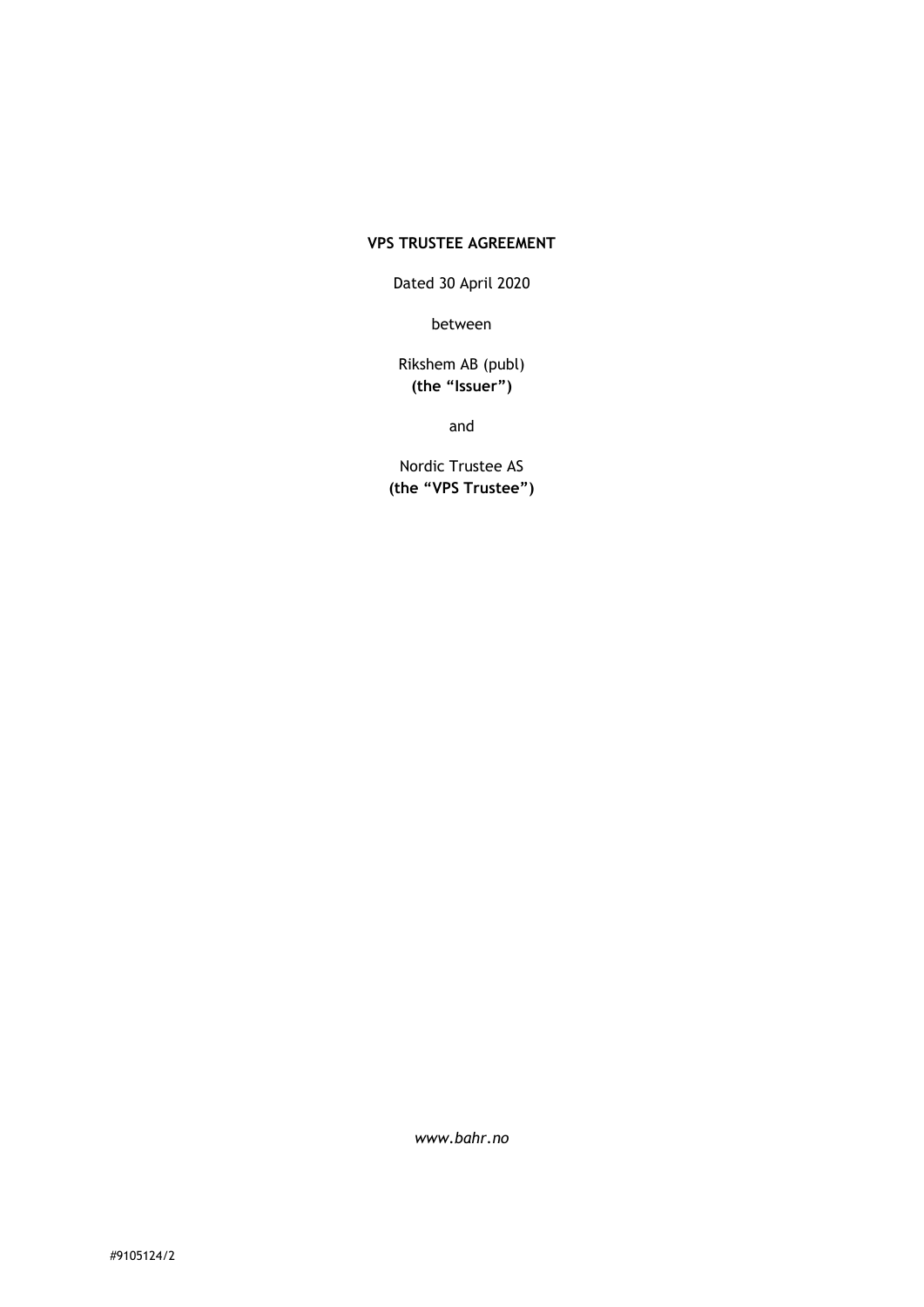# **CONTENTS**

| <b>Clause</b> |  |  |
|---------------|--|--|
|               |  |  |
|               |  |  |
|               |  |  |
|               |  |  |
|               |  |  |
|               |  |  |
|               |  |  |

**SCHEDULE 1 VPS Conditions**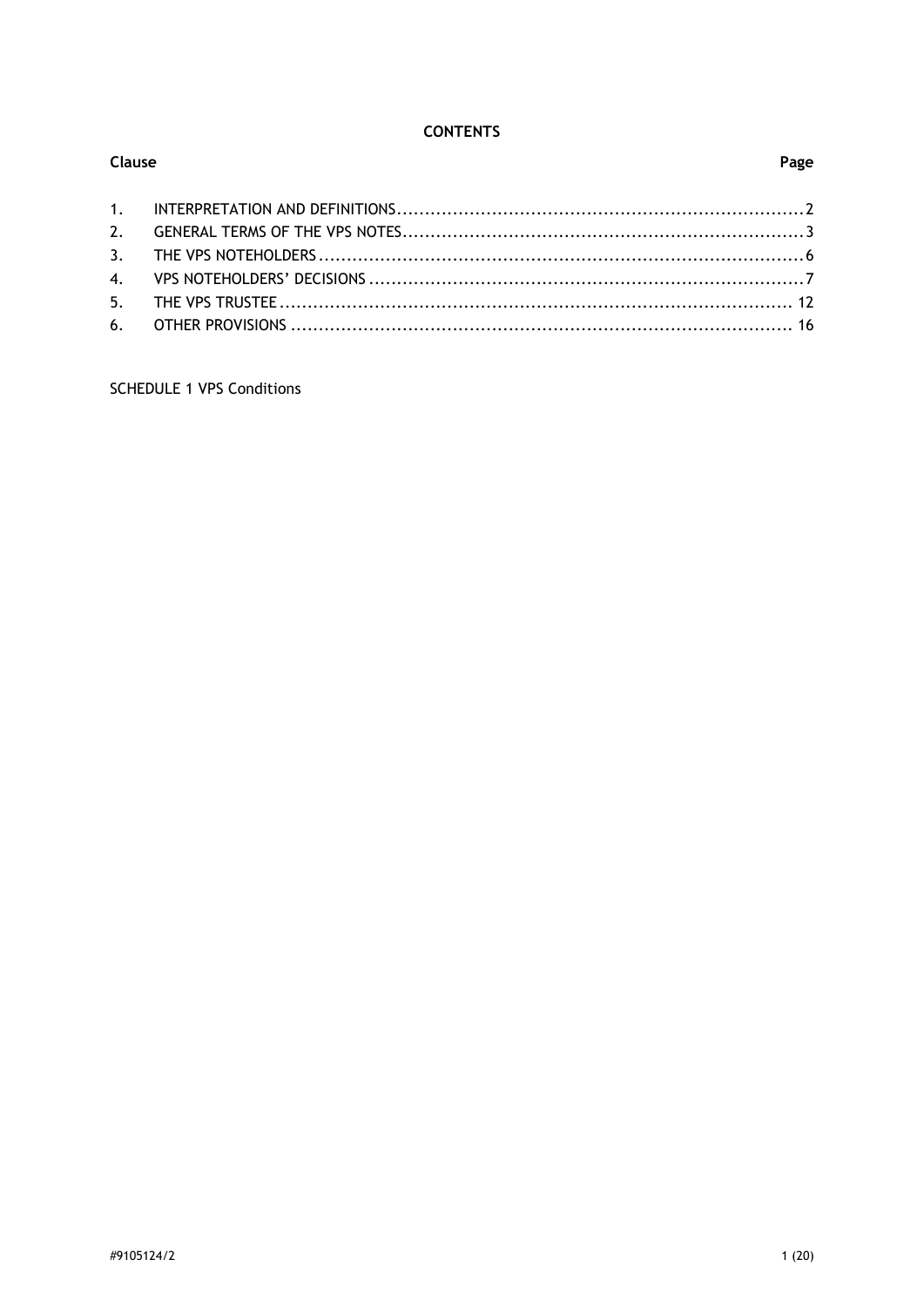#### **THIS VPS TRUSTEE AGREEMENT** (the "**Agreement**") is entered into on 30 April 2020 between:

- (1) Rikshem AB (publ) (the "**Issuer**"); and
- (2) Nordic Trustee AS, Kronprinsesse Märthas plass 1, 0160 Oslo, Norway with registration number 963 342 624 (the "**VPS Trustee**").

#### **WHEREAS:**

- (A) Under a  $\epsilon$  2,000,000,000 Euro Medium Term Note Programme (as updated and amended from time to time) (the "**Programme**"), the Issuer may from time to time issue notes ("**Notes**") including, but not limited to, Notes in uncertificated book-entry form ("**VPS Notes**") to be registered in the Norwegian central securities depository (in Norwegian: *Verdipapirsentralen*, and hereinafter referred to as the "**VPS**").
- (B) This Agreement and the VPS Conditions (as defined below) set out the terms and conditions on which the VPS Trustee has agreed to act as VPS Trustee for VPS Notes issued by the Issuer under the Programme from the date of this Agreement.

#### **IT IS AGREED:**

#### <span id="page-2-0"></span>**1. INTERPRETATION AND DEFINITIONS**

Capitalised terms used in this Agreement shall have the same meaning as given to such terms in the VPS Conditions, unless otherwise defined herein.

**Business Day**: As defined in the VPS Conditions, or otherwise any day on which the VPS settlement system is open and the relevant currency settlement system is open.

**Dealer**: Any dealer appointed under the Programme from time to time who acts as dealer for an Issue.

**Default Notice**: A written notice to the Issuer as described in Clause [2.5](#page-6-1) (*Acceleration of the VPS Notes*).

**Event of Default**: Means any of the events or circumstances specified in the VPS Conditions.

**Exchange**: The Oslo Stock Exchange (*Oslo Børs*), the alternative bond market (Nordic ABM) operated by Oslo Børs, or any other regulated marketplace or facility for trading of securities in Norway or abroad which operates regularly and is recognised and open to the public.

**Final Terms**: The final terms applicable to an Issue (including any pricing supplement, as relevant).

**Issue**: An issue of VPS Notes for which the VPS Trustee has been appointed by the Issuer as trustee pursuant to this Agreement.

**Issue Date**: The date of an Issue.

**Issuer's VPS Notes**: VPS Notes owned by the Issuer, any party who has decisive influence over the Issuer, or any party over whom the Issuer has decisive influence.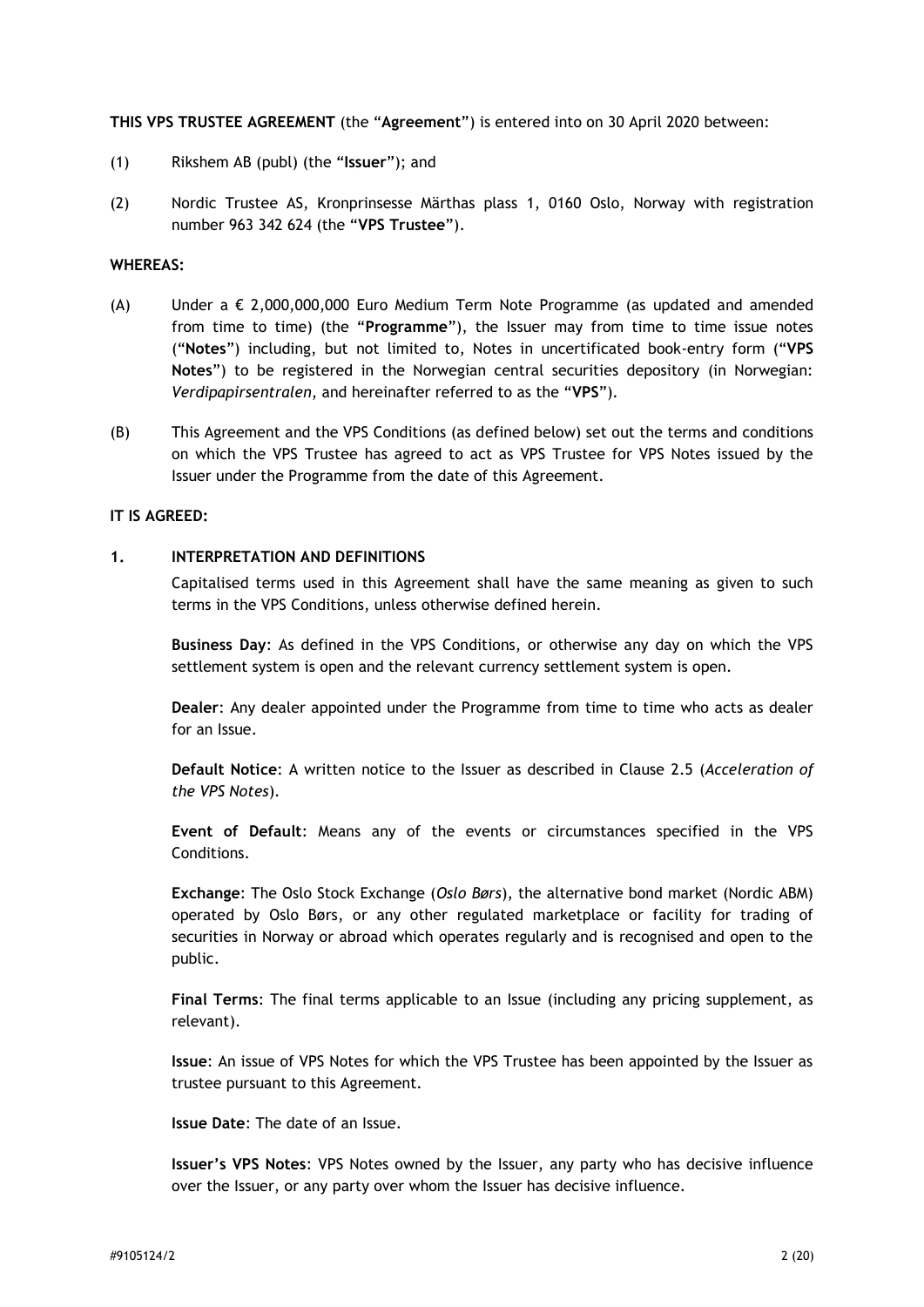For these purposes, "decisive influence" means a person having, as a result of an agreement or through the ownership of shares or interest in another person (directly or indirectly):

- (a) a majority of the voting rights in that other person; or
- (b) a right to elect or remove a majority of the members of the board of directors of that other person.

**Outstanding VPS Notes**: Means VPS Notes to the extent not redeemed or otherwise discharged.

**Relevant Record Date**: Means the date on which a VPS Noteholder's ownership of VPS Notes shall be recorded in the VPS for the purpose of casting a vote with regard to Clause [4](#page-7-0) (*VPS Noteholders' Decisions*), the date falling on the immediate preceding Business Day to the date of that VPS Noteholders' decision being made, or another date as accepted by the VPS Trustee.

**Summons**: Means the call for a VPS Noteholders' Meeting or a Written Resolution as the case may be.

**Voting VPS Notes**: Outstanding VPS Notes less the Issuer's VPS Notes in respect of one or several Issues (as the context requires).

**VPS Agent**: The legal entity appointed by the Issuer to act as its paying agent with respect to the VPS Notes in the VPS.

**VPS Conditions**: Means such terms and conditions as are applicable to any Issue of VPS Notes from time to time, to be attached to this Agreement as Schedule 1.

**VPS Noteholder**: A person who is registered in the VPS as directly registered owner or nominee holder of a VPS Note, subject however to Clause [3.3](#page-7-1) (*VPS Noteholders' rights*).

**VPS Noteholders' Meeting**: Meeting of VPS Noteholders of one or several Issues as set forth in Clause [4](#page-7-0) (*VPS Noteholders' decisions*).

**VPS Trustee**: Nordic Trustee AS, or any successor, acting for and on behalf of the VPS Noteholders in accordance with this Agreement.

**Written Resolution**: Means a written (or electronic) solution for a decision making among the VPS Noteholders of an Issue, as set out in Clause [4.5](#page-11-0) (*Written Resolutions*).

#### <span id="page-3-0"></span>**2. GENERAL TERMS OF THE VPS NOTES**

#### <span id="page-3-1"></span>**2.1 Conditions precedent**

- 2.1.1 Conditions precedent to the Issue Date
	- (a) The VPS Trustee shall have received the following documentation, no later than 2 two – Business Days prior to the Issue Date:
		- (i) The Final Terms duly signed,
		- (ii) the Issuer's corporate resolution to make the Issue,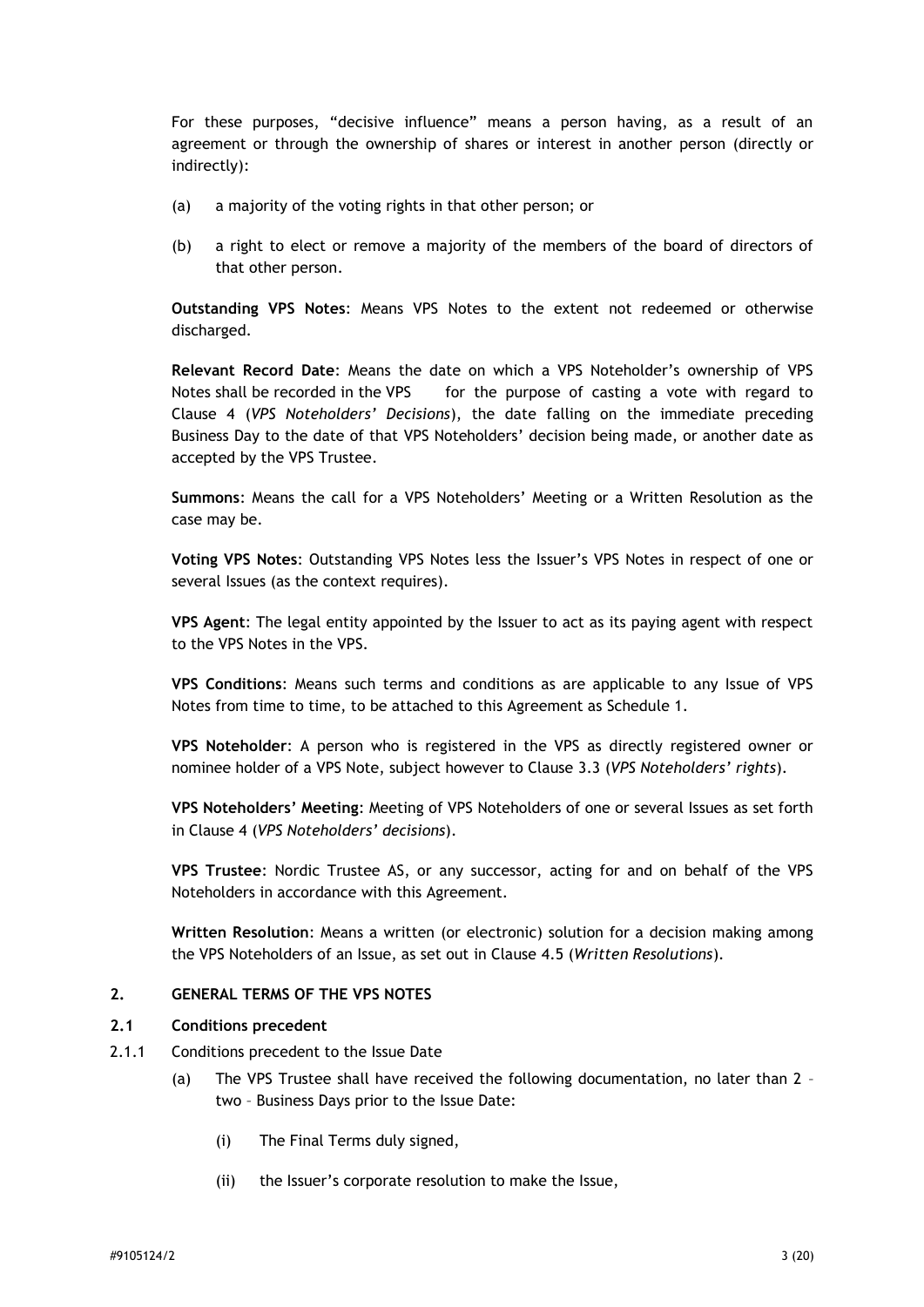- (iii) confirmation that the relevant individuals are authorised to sign on behalf of the Issuer all relevant documents in relation to the Issue, (certificate of registration, power of authority etc.),
- (iv) the Issuer's articles of association,
- (v) to the extent necessary, any public authorisations required for the Issue,
- (vi) confirmation that the VPS Notes have been registered in the VPS,
- (vii) confirmation according to Clause [2.1.2\(e\)](#page-5-0) (*Confirmation*) if applicable,
- (viii) any other relevant documentation presented in relation to the Issue, and
- (ix) any statements (including legal opinions) required by the VPS Trustee regarding documentation in this Clause [2.1\(](#page-3-1)*Conditions precedent*).
- (b) The VPS Trustee may, in its reasonable opinion, waive the deadline or requirements for the documentation as set forth in this Clause [2.1](#page-3-1) (*Conditions precedent*).
- (c) Any Issue is subject to the VPS Trustee's written notice to the Issuer, the Dealers and the VPS Agent that the documents have been controlled and that the required conditions precedent are fulfilled.
- <span id="page-4-0"></span>2.1.2 Representations and warranties
	- (a) General

The Issuer makes the representations and warranties set out in this Clause [2.1.2](#page-4-0) (*Representations and warranties*) to the VPS Trustee (on behalf of the VPS Noteholders) at the Issue Date with reference to the facts and circumstances then existing.

(b) Information

All information which has been presented to the VPS Trustee in relation to the Issue is, to the best knowledge of the Issuer, having taken all reasonable measures to ensure the same:

- (i) true and accurate in all material respects as at the date the relevant information is expressed to be given;
- (ii) does not omit any material information likely to affect the accuracy of the information as regards the evaluation of the VPS Notes in any material respects unless subsequently disclosed to the VPS Trustee in writing or otherwise made publicly known.
- (c) Requirements
	- (i) The Issuer has made a valid resolution to make the Issue and the Issue does not contravene any of the Issuer's other obligations.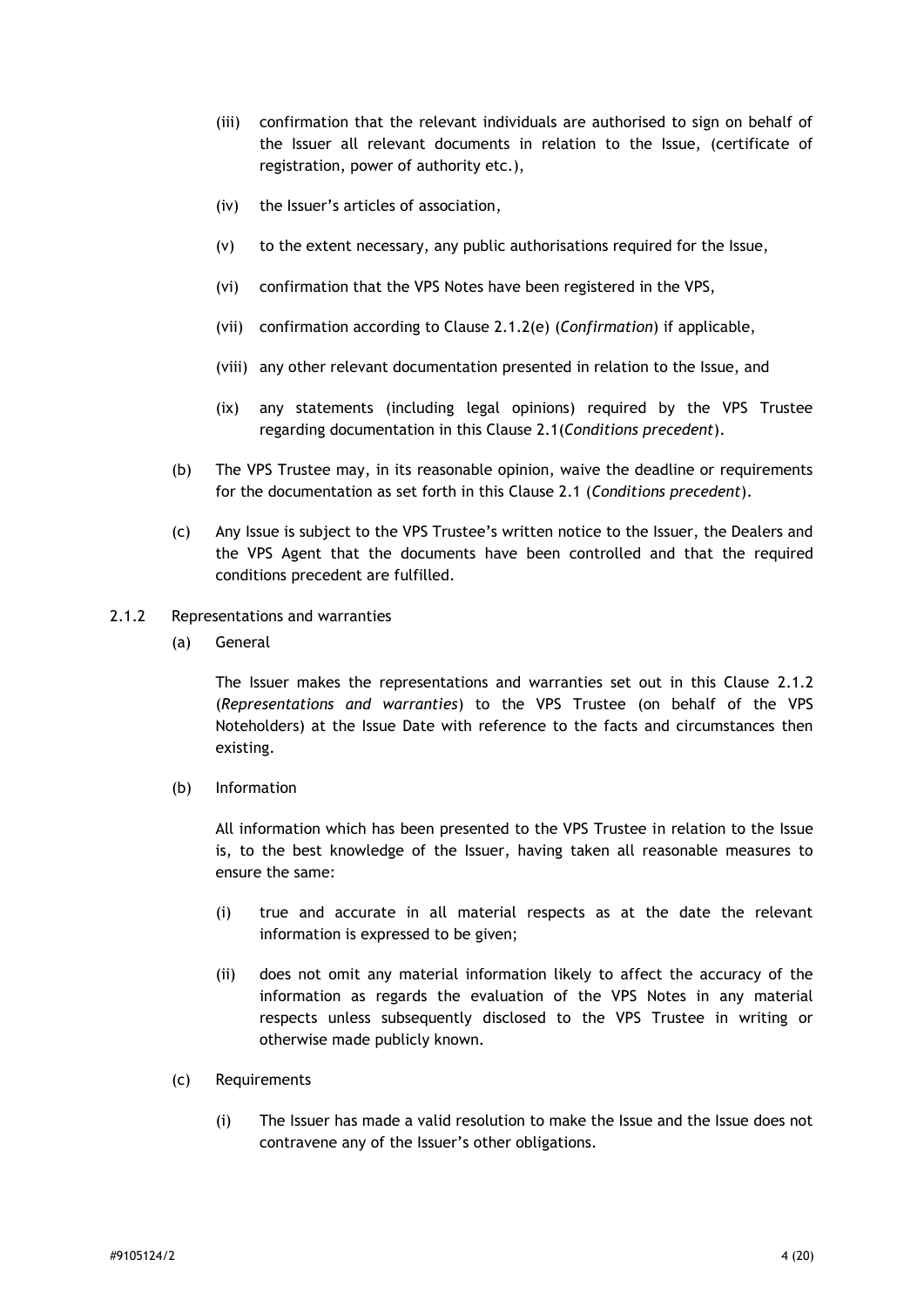- (ii) All relevant regulatory requirements have been fulfilled (e.g. pursuant to the Norwegian Securities Trading Act), and any required public authorisation has been obtained.
- (iii) The Issue is in accordance with the VPS Conditions, except as may be waived or amended pursuant to the Final Terms in respect of such Issue.
- (d) No Event of Default

No Event of Default exists or is likely to result from the issuance of the VPS Notes or the entry into, the performance of, or any transaction contemplated by, this Agreement or the VPS Conditions in respect of such Issue.

<span id="page-5-0"></span>(e) Confirmation

The VPS Trustee may require a statement from the Issuer confirming the Issuer's compliance with this Clause [2.1.2](#page-4-0) (*Representations and warranties*) at the times set out above.

#### **2.2 Information covenants**

- 2.2.1 The Issuer undertakes to:
	- (a) promptly inform the VPS Trustee in writing of any Event of Default or any event or circumstance which the Issuer understands or could reasonably be expected to understand may lead to an Event of Default and the steps, if any, being taken to remedy it,
	- (b) upon request, provide the VPS Trustee with its annual reports and any other information reasonably required by the VPS Trustee,
	- (c) upon request report to the VPS Trustee the principal amount outstanding of the Issuer's VPS Notes,
	- (d) provide a copy to the VPS Trustee of any notice to its creditors to be made according to applicable laws and regulations,
	- (e) send a copy to the VPS Trustee of notices to the Exchange which have relevance to the Issuer's liabilities pursuant to any Issue, and
	- (f) inform the VPS Trustee of changes in the registration of any Issue in the VPS.

### **2.3 Registration of VPS Notes**

The Issuer shall continuously ensure the correct registration of the VPS Notes in the VPS.

### **2.4 Listing and prospectus**

- (a) In the event that any VPS Notes are listed on an Exchange, matters concerning the listing requiring the approval of the VPS Noteholders shall be resolved pursuant to the terms of the VPS Conditions and this Agreement.
- (b) In the event that any VPS Notes are listed on an Exchange, the Issuer shall submit the documents and the information necessary to maintain the listing.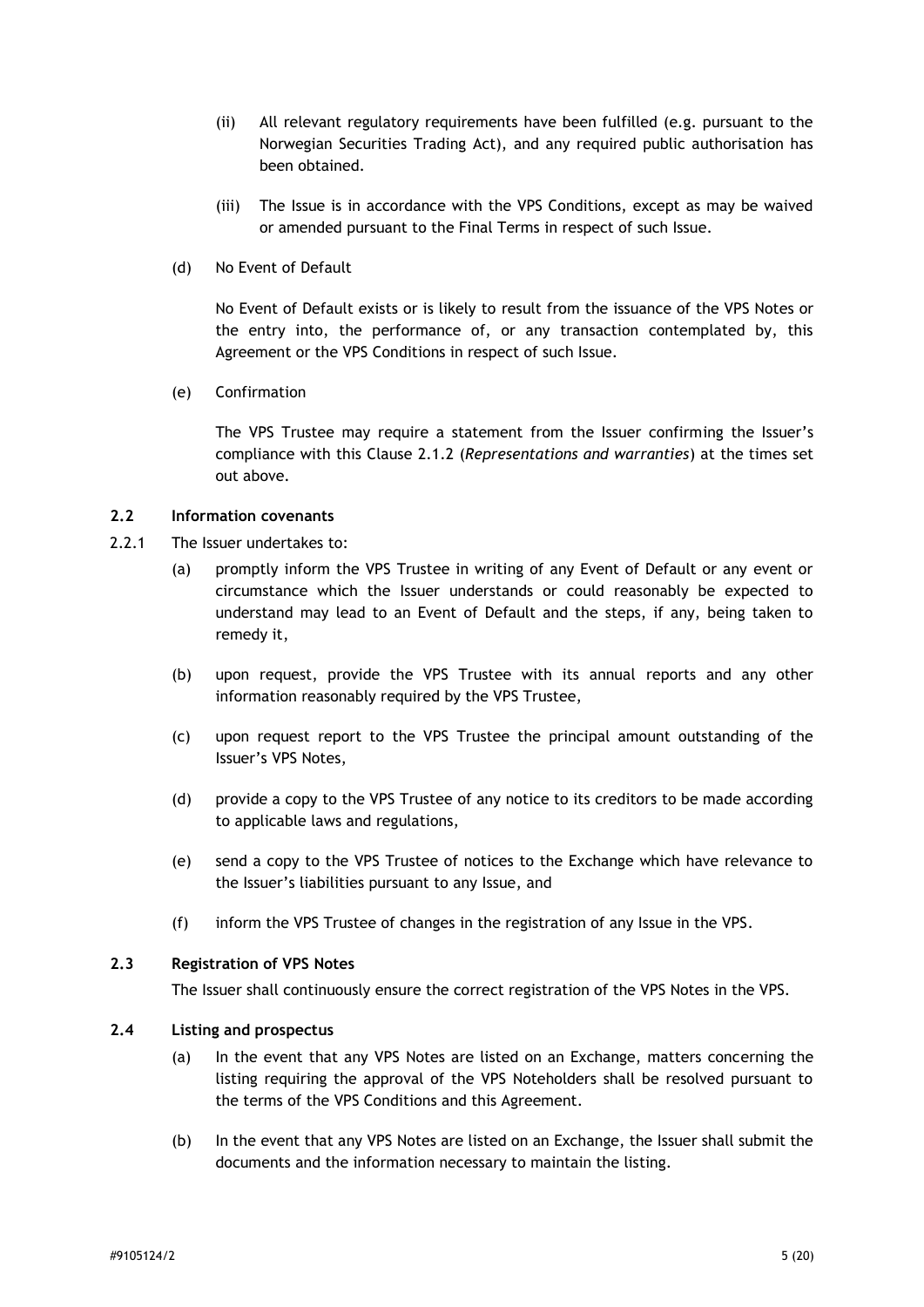### <span id="page-6-1"></span>**2.5 Acceleration of the VPS Notes**

Subject to the VPS Conditions, if an Event of Default has occurred and is not remedied or waived, the VPS Trustee may, in its discretion in order to protect the interests of the VPS Noteholders of any Issue, or upon instruction received from the VPS Noteholders of one or several affected Issues pursuant to Clause [2.6](#page-6-2) (*VPS Noteholders' instructions*) below, by serving a Default Notice:

- (a) declare that any Outstanding VPS Note in respect of the affected Issue(s) be forthwith due and payable whereupon the same shall become due and payable at the Early Redemption Amount (as described in the VPS Conditions), together with accrued interest (if any) to the date of repayment, without presentment, demand, protest or other notice of any kind.; and/or
- (b) exercise any or all of its rights, remedies, powers or discretions under this Agreement or take such further measures as are necessary to recover the amounts outstanding under the VPS Conditions.

## <span id="page-6-2"></span>**2.6 VPS Noteholders' instructions**

The VPS Trustee shall serve a Default Notice pursuant to Clause [2.5](#page-6-1) (*Acceleration of the VPS Notes*) if:

- (a) the VPS Trustee receives a demand in writing from VPS Noteholders representing a simple majority of the Voting VPS Notes in an affected Issue, stating that an Event of Default shall be declared for that Issue, and a VPS Noteholders' Meeting has not made a resolution to the contrary; or
- (b) the VPS Noteholders' Meeting, by a simple majority decision among VPS Noteholders in an affected Issue, has approved the declaration of an Event of Default for that Issue.

### **2.7 Indemnification**

The VPS Trustee shall be indemnified by the VPS Noteholders of the relevant Issue(s) for any results (including any expenses, costs and liabilities) of taking action pursuant to Clause [2.6](#page-6-2) (*VPS Noteholders' instructions*) or pursuant to the VPS Noteholders' Meeting having declared the VPS Notes to be in default. The VPS Trustee may claim indemnity and security from the VPS Noteholders who put forward the demand in accordance with Clause [2.6](#page-6-2) (*VPS Noteholders' instructions*) or voted for the adopted resolution at the VPS Noteholders' Meeting.

#### <span id="page-6-0"></span>**3. THE VPS NOTEHOLDERS**

#### **3.1 Agreement binding on all VPS Noteholders**

- (a) By virtue of being registered in the VPS as a VPS Noteholder (directly or indirectly) in relation to a relevant Issue, the VPS Noteholders are bound by this Agreement including the relevant VPS Conditions, without any further action required to be taken or formalities to be complied with.
- (b) This Agreement and the relevant VPS Conditions shall be publicly available from the VPS Trustee and the Issuer.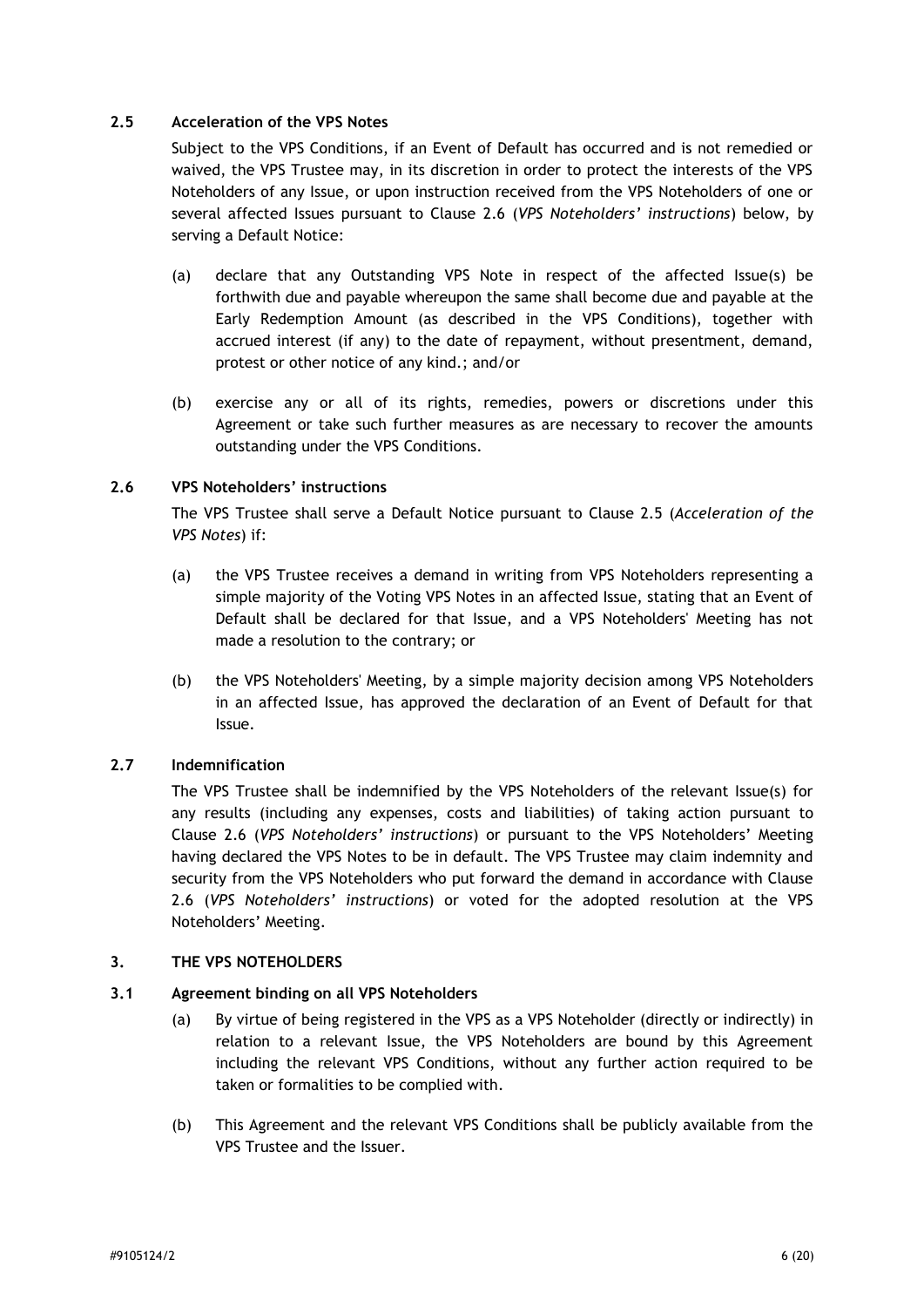(c) The VPS Trustee is always acting with binding effect on behalf of all VPS Noteholders in a relevant Issue.

## **3.2 Limitation of rights of action**

- (a) No VPS Noteholder is entitled to take any action against the Issuer or any other party in relation to any of the liabilities of the Issuer or any other party under or in connection with the VPS Conditions or this Agreement, other than through the VPS Trustee and in accordance with the VPS Conditions and this Agreement, provided, however, that the VPS Noteholders shall not be restricted from exercising any of their individual rights derived from the VPS Conditions or this Agreement.
- (b) Each VPS Noteholder shall immediately upon request by the VPS Trustee provide the VPS Trustee with any such documents, including a written power of attorney (in form and substance satisfactory to the VPS Trustee), as the VPS Trustee deems necessary for the purpose of exercising its rights and/or carrying out its duties under the VPS Conditions and this Agreement. The VPS Trustee is under no obligation to represent a VPS Noteholder who does not comply with such request.

## <span id="page-7-1"></span>**3.3 VPS Noteholders' rights**

- (a) If a beneficial owner of a VPS Note not being registered as a VPS Noteholder wishes to exercise any rights under the VPS Conditions or this Agreement it must obtain proof of ownership of the VPS Notes, acceptable to the VPS Trustee.
- (b) A VPS Noteholder (whether registered as such or proven to the VPS Trustee's satisfaction to be the beneficial owner of the VPS Note as set out in paragraph (a) above) may issue one or more powers of attorney to third parties to represent it in relation to some or all of the VPS Notes held or beneficially owned by such VPS Noteholder. The VPS Trustee shall only have to examine the face of a power of attorney or similar evidence of authorisation that has been provided to it pursuant to this Clause [3.3](#page-7-1) (*VPS Noteholders' rights*) and may assume that it is in full force and effect, unless otherwise is apparent from its face or the VPS Trustee has actual knowledge to the contrary.

#### <span id="page-7-0"></span>**4. VPS NOTEHOLDERS' DECISIONS**

#### <span id="page-7-2"></span>**4.1 Authority of the VPS Noteholders' Meeting**

- (a) The VPS Noteholders' Meeting may not adopt resolutions which will give certain VPS Noteholders an unreasonable advantage at the expense of other VPS Noteholders.
- (b) Subject to the power of the VPS Trustee to take certain action as set out in Clause [5.1](#page-12-1) (*Power to represent the VPS Noteholders*), if a resolution by, or an approval of, the VPS Noteholders is required, such resolution may be passed at a VPS Noteholders' Meeting. Resolutions passed at any VPS Noteholders' Meeting will be binding upon all relevant VPS Noteholders.
- (c) The VPS Noteholders' Meeting will consist of:
	- (i) for purposes of any resolution directly relating to a specific Issue and/or its Final Terms, only the VPS Noteholders holding VPS Notes in that specific Issue; or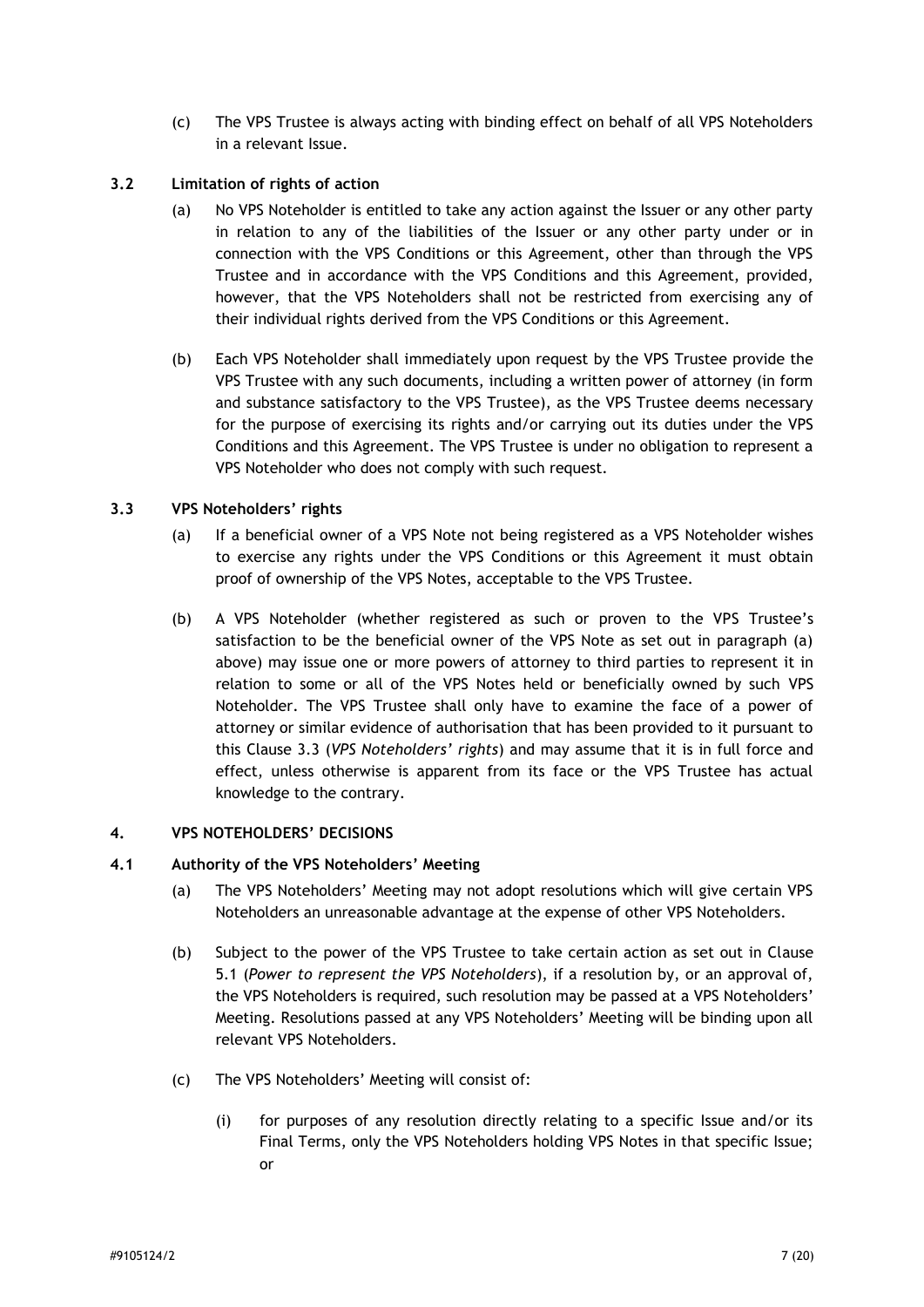- (ii) for purposes of any resolution directly relating to a version of the VPS Conditions, only the VPS Noteholders holding VPS Notes issued subject to that particular version of the VPS Conditions; or
- (iii) for purposes of any resolution directly relating to this Agreement, all VPS Noteholders,

and the term "Voting VPS Notes" shall be construed accordingly.

- (d) At least 50% of the Voting VPS Notes must be represented at a VPS Noteholders' Meeting for a quorum to be present, unless one of the matters set out in paragraph (f) below is to be discussed, in which case at least two thirds (2/3) of the Voting VPS Notes must be represented at the meeting for a quorum to be present.
- (e) Resolutions will be passed by simple majority of the Voting VPS Notes represented at the VPS Noteholders' Meeting, unless otherwise set out in paragraph (f) below.
- (f) In the following matters, a majority of at least two thirds (2/3) of the Voting VPS Notes represented at the VPS Noteholders' Meeting is required:
	- (i) modification of the Maturity Date (if any) of the VPS Notes specified in the applicable Final Terms or reduction or cancellation of the nominal amount payable upon maturity;
	- (ii) reduction or cancellation of the amount payable or modification of the payment date in respect of any interest in respect of the VPS Notes or variation of the method of calculating the rate of interest in respect of the VPS Notes;
	- (iii) reduction of any Minimum Rate of Interest and/or Maximum Rate of Interest specified in the applicable Final Terms;
	- (iv) modification of the currency in which payments under the VPS Notes are to be made;
	- (v) any alteration of this paragraph (f), including modification of the majority required to pass a resolution of any matter listed herein;
	- (vi) the transfer of rights and obligations under the VPS Conditions and this Agreement to another issuer; or
	- (vii) a change of VPS Trustee.
- (g) For the avoidance of doubt, no resolution by the VPS Noteholders shall be required for any actions taken by the Issuer, the VPS Trustee and/or others in accordance with the VPS Conditions in effect from time to time, unless explicitly required thereunder.

#### <span id="page-8-0"></span>**4.2 Procedure for arranging a VPS Noteholders' Meeting**

(a) A VPS Noteholders' Meeting shall be convened by the VPS Trustee upon the request in writing of: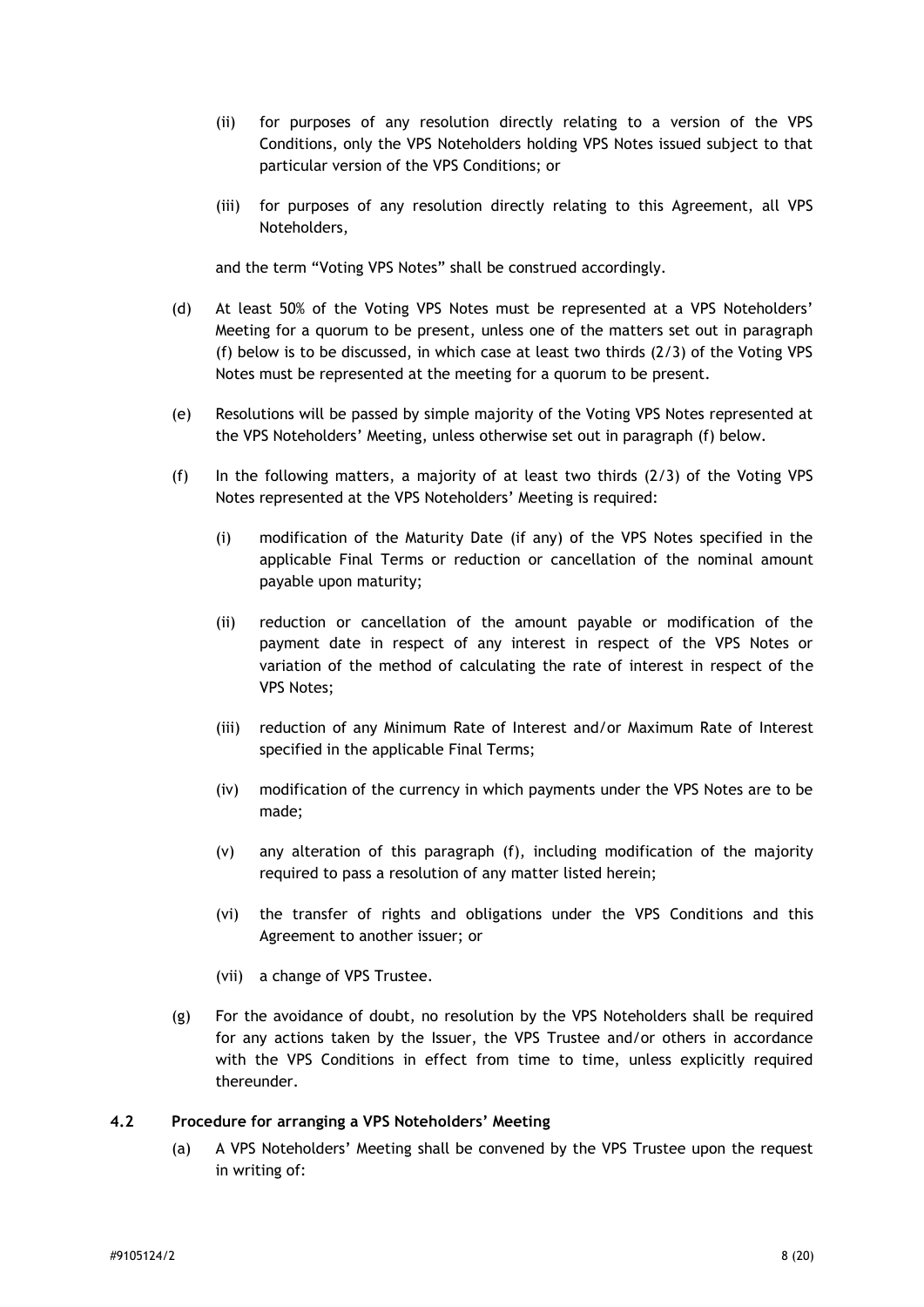- (i) the Issuer;
- (ii) VPS Noteholders representing at least 1/10 of the Voting VPS Notes;
- (iii) the Exchange, if the VPS Notes are listed and the Exchange is entitled to do so pursuant to the general rules and regulations of the Exchange; or
- (iv) the VPS Trustee.

The request shall clearly state the matters to be discussed and resolved.

- (b) If the VPS Trustee has not convened a VPS Noteholders' Meeting within ten (10) Business Days after having received a valid request for calling a VPS Noteholders' Meeting pursuant to paragraph (a) above, then the requesting party may itself call the VPS Noteholders' Meeting.
- (c) Summons to a VPS Noteholders' Meeting must be sent no later than ten (10) Business Days prior to the proposed date of the VPS Noteholders' Meeting. The Summons shall be sent to all VPS Noteholders registered in the VPS at the time the Summons is sent from the VPS. If the VPS Notes are listed, the Issuer shall ensure that the Summons is published in accordance with the applicable regulations of the Exchange. The Summons shall also be published on the website of the VPS Trustee (alternatively by press release or other relevant information platform).
- (d) Any Summons for a VPS Noteholders' Meeting must clearly state the agenda for the VPS Noteholders' Meeting and the matters to be resolved. The VPS Trustee may include additional agenda items to those requested by the person calling for the VPS Noteholders' Meeting in the Summons. If the Summons contains proposed amendments to the VPS Conditions and/or this Agreement, a description of the proposed amendments must be set out in the Summons.
- (e) Items which have not been included in the Summons may not be put to a vote at the VPS Noteholders' Meeting.
- (f) By written notice to the Issuer, the VPS Trustee may prohibit the Issuer from acquiring or dispose of VPS Notes during the period from the date of the Summons until the date of the VPS Noteholders' Meeting.
- (g) A VPS Noteholders' Meeting may be held on premises selected by the VPS Trustee, or if paragraph (b) above applies, by the person convening the VPS Noteholders' Meeting (however to be held in Oslo). The VPS Noteholders' Meeting will be opened and, unless otherwise decided by the VPS Noteholders' Meeting, chaired by the VPS Trustee (the "**Chairman**"). If the VPS Trustee is not present, the VPS Noteholders' Meeting will be opened by a VPS Noteholder and the Chairman elected by the VPS Noteholders' Meeting.
- (h) Each VPS Noteholder, the VPS Trustee and, if the VPS Notes are listed, representatives of the Exchange, or any person or persons acting under a power of attorney for a VPS Noteholders, shall have the right to attend the VPS Noteholders' Meeting (each a "**Representative**"). The Chairman may grant access to the meeting to other persons not being Representatives, unless the VPS Noteholders' Meeting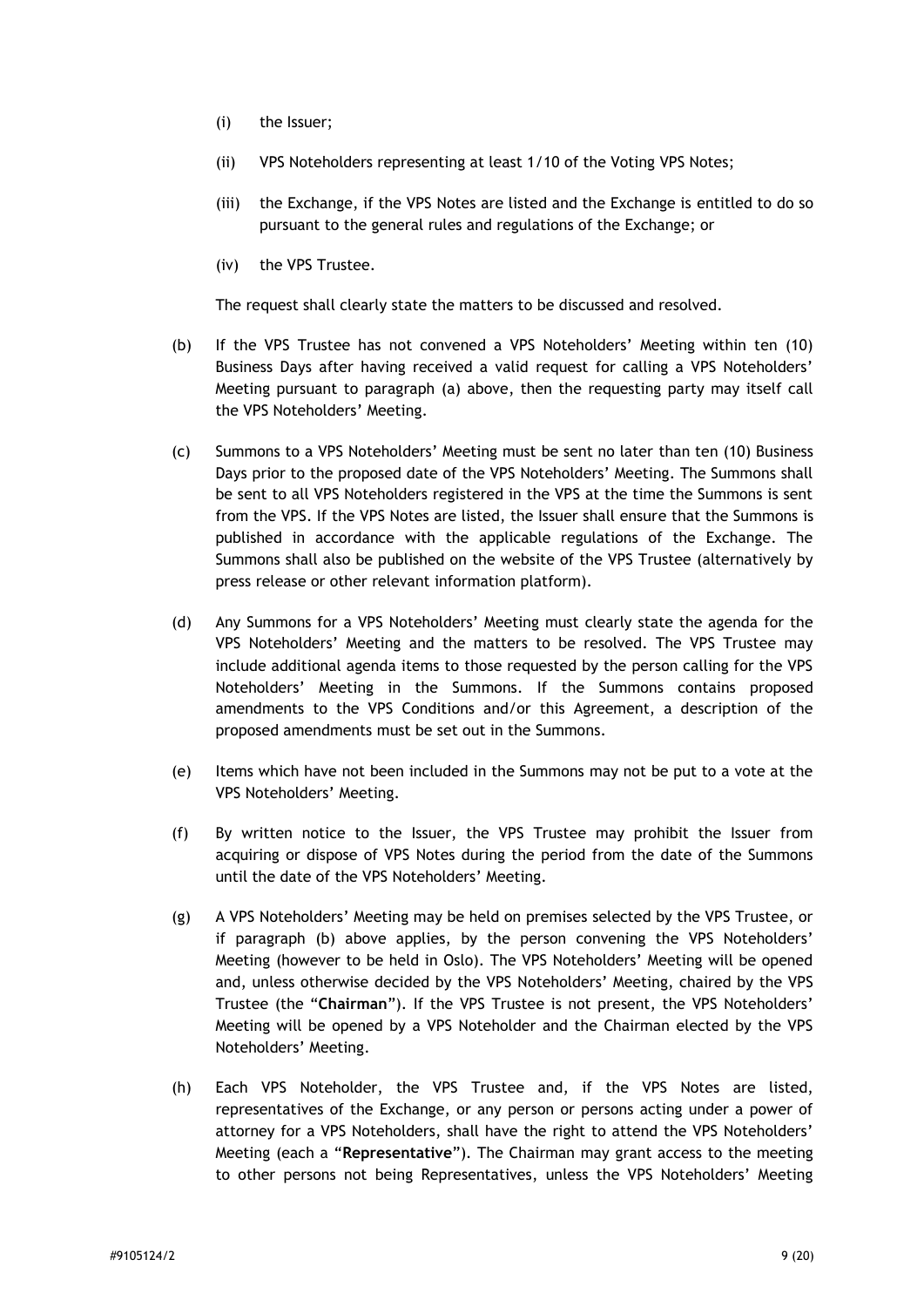decides otherwise. In addition, each Representative has the right to be accompanied by an advisor. In case of dispute or doubt with regard to whether a person is a Representative or entitled to vote, the Chairman will decide who may attend the VPS Noteholders' Meeting and exercise voting rights.

- (i) Representatives of the Issuer have the right to attend the VPS Noteholders' Meeting. The VPS Noteholders' Meeting may resolve to exclude the Issuer's representatives and/or any person holding only Issuer's VPS Notes (or any representative of such person) from participating in the meeting at certain times, however, the Issuer's representative and any such other person shall have the right to be present during the voting.
- (j) Minutes of the VPS Noteholders' Meeting must be recorded by, or by someone acting at the instruction of, the Chairman. The minutes must state the number of Voting VPS Notes represented at the VPS Noteholders' Meeting, the resolutions passed at the meeting, and the results of the vote on the matters to be decided at the VPS Noteholders' Meeting. The minutes shall be signed by the Chairman and at least one other person. The minutes will be deposited with the VPS Trustee who shall make available a copy to the VPS Noteholders and the Issuer upon request.
- (k) The VPS Trustee will ensure that the Issuer, the VPS Noteholders and the Exchange are notified of resolutions passed at the VPS Noteholders' Meeting and that the resolutions are published on the website of the VPS Trustee (or other relevant electronically platform or press release).
- (l) The Issuer shall bear the costs and expenses incurred in connection with convening a VPS Noteholders' Meeting regardless of who has convened the VPS Noteholders' Meeting, including any reasonable costs and fees incurred by the VPS Trustee.

#### <span id="page-10-0"></span>**4.3 Voting rules**

- (a) Each VPS Noteholder (or person acting for a VPS Noteholder under a power of attorney) may cast one vote for each Voting VPS Note owned on the Relevant Record Date, ref. Clause [3.3](#page-7-1) (*VPS Noteholders' rights*). The Chairman may, in its sole discretion, decide on accepted evidence of ownership of Voting VPS Notes.
- (b) Issuer's VPS Notes shall not carry any voting rights. The Chairman shall determine any question concerning whether any VPS Notes will be considered Issuer's VPS Notes.
- (c) For the purposes of this Clause [4](#page-7-0) (*VPS Noteholders' decisions*), the holder of a VPS Note will be the person evidenced as such by a book entry in the records of the VPS. Where a nominee is so evidenced, it shall be deemed to be the owner of the relevant VPS Notes, unless the beneficial owner of the VPS Notes has proven its ownership of the VPS Notes in accordance with Clause [3.3](#page-7-1) (*VPS Noteholders' rights*). If such VPS Noteholder has proven its ownership in accordance with Clause [3.3](#page-7-1) (*VPS Noteholders' rights*) and voted directly for any of its nominee registered VPS Notes, the VPS Noteholder's votes shall take precedence over any votes submitted by the nominee for the same VPS Notes.
- (d) Any of the Issuer, the VPS Trustee and any VPS Noteholder has the right to demand a vote by ballot. In case of parity of votes, the Chairman will have the deciding vote.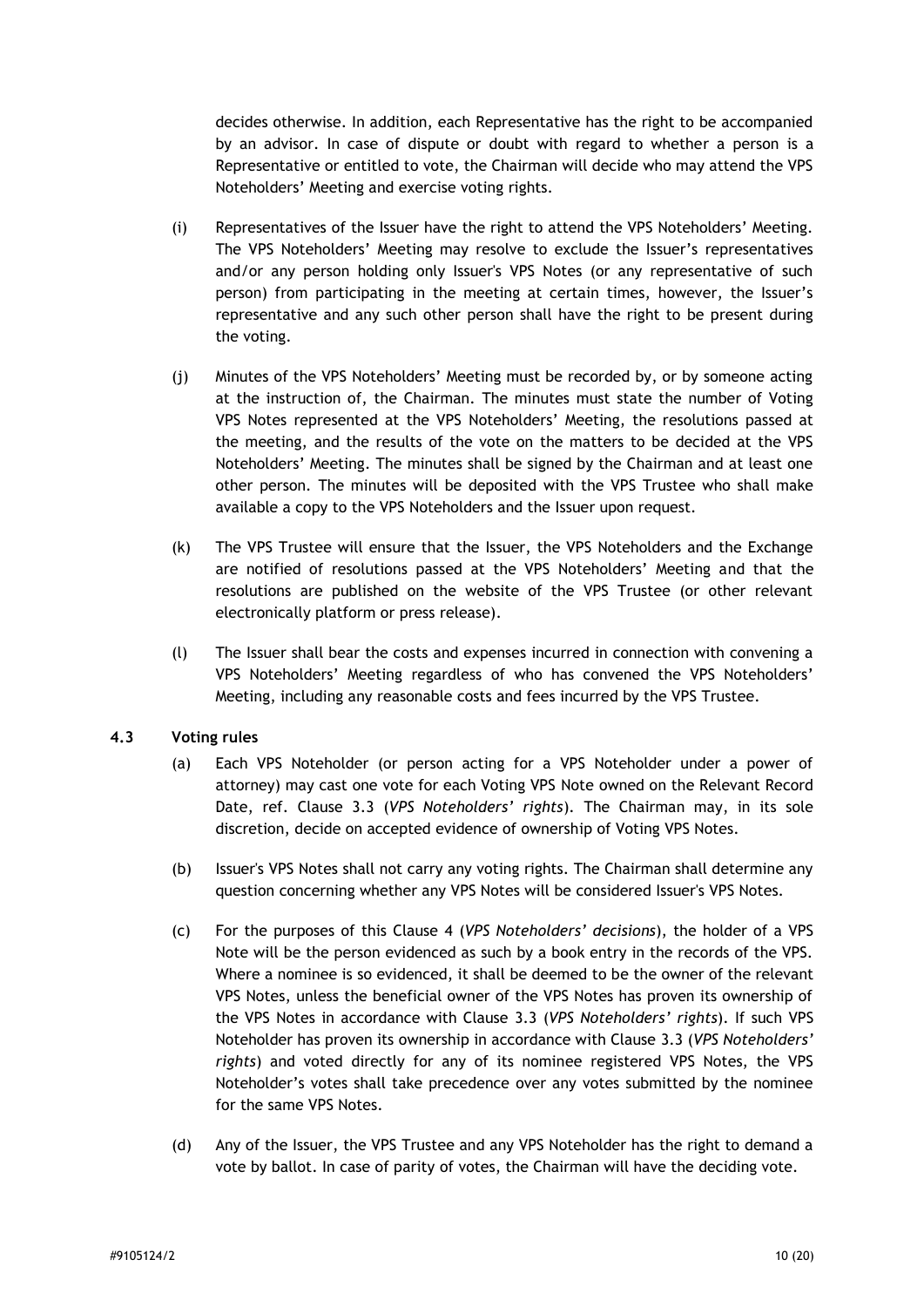### <span id="page-11-1"></span>**4.4 Repeated VPS Noteholders' Meeting**

- (a) Even if the necessary quorum set out in paragraph (d) of Clause [4.1](#page-7-2) (*Authority of the VPS Noteholders' Meeting*) is not achieved, the VPS Noteholders' Meeting shall be held and voting completed for the purpose of recording the voting results in the minutes of the VPS Noteholders' Meeting. The VPS Trustee or the person who convened the initial VPS Noteholders' Meeting may, within ten (10) Business Days of that VPS Noteholders' Meeting, convene a repeated meeting with the same agenda as the first meeting.
- (b) The provisions and procedures regarding VPS Noteholders' Meetings as set out in Clause [4.1](#page-7-2) (*Authority of the VPS Noteholders' Meeting*), Clause [4.2](#page-8-0) (*Procedure for arranging a VPS Noteholders' Meeting*) and Clause [4.3](#page-10-0) (*Voting rules*) shall apply mutatis mutandis to a repeated VPS Noteholders' Meeting, except that a valid resolution may be passed even though less than 50% of the Voting VPS Notes are represented.
- (c) A repeated VPS Noteholders' Meeting may only be convened once for each original VPS Noteholders' Meeting. A repeated VPS Noteholders' Meeting may be convened pursuant to the procedures of a Written Resolution in accordance with Clause [4.5](#page-11-0) (*Written Resolutions*), even if the initial meeting was held pursuant to the procedures of a VPS Noteholders' Meeting in accordance with Clause [4.2](#page-8-0) (*Procedure for arranging a VPS Noteholders' Meeting*) and vice versa.

## <span id="page-11-0"></span>**4.5 Written Resolutions**

- (a) Subject to this Agreement and the VPS Conditions, anything which may be resolved by the VPS Noteholders in a VPS Noteholders' Meeting pursuant to Clause [4.1](#page-7-2) (*Authority of the VPS Noteholders' Meeting*) may also be resolved by way of a Written Resolution. A Written Resolution passed with the relevant majority is as valid as if it had been passed by the VPS Noteholders in a VPS Noteholders' Meeting, and any reference in this Agreement or the VPS Conditions to a VPS Noteholders' Meeting shall be construed accordingly.
- (b) The person requesting a VPS Noteholders' Meeting may instead request that the relevant matters are to be resolved by Written Resolution only, unless the VPS Trustee decides otherwise.
- (c) The Summons for the Written Resolution shall be sent to the VPS Noteholders registered in the VPS at the time the Summons is sent from the VPS and published at the VPS Trustee's web site, or other relevant electronic platform or via press release.
- (d) The provisions set out in Clause [4.1](#page-7-2) (*Authority of the VPS Noteholders' Meeting*), 4.2 (*Procedure for arranging a VPS Noteholders' Meeting*), Clause [4.3](#page-10-0) (*Voting Rules*) and Clause [4.4](#page-11-1) (*Repeated VPS Noteholders' Meeting*) shall apply mutatis mutandis to a Written Resolution, except that:
	- (i) the provisions set out in paragraphs (g), (h) and (i) of Clause [4.2](#page-8-0) (*Procedure for arranging VPS Noteholders' Meetings*); or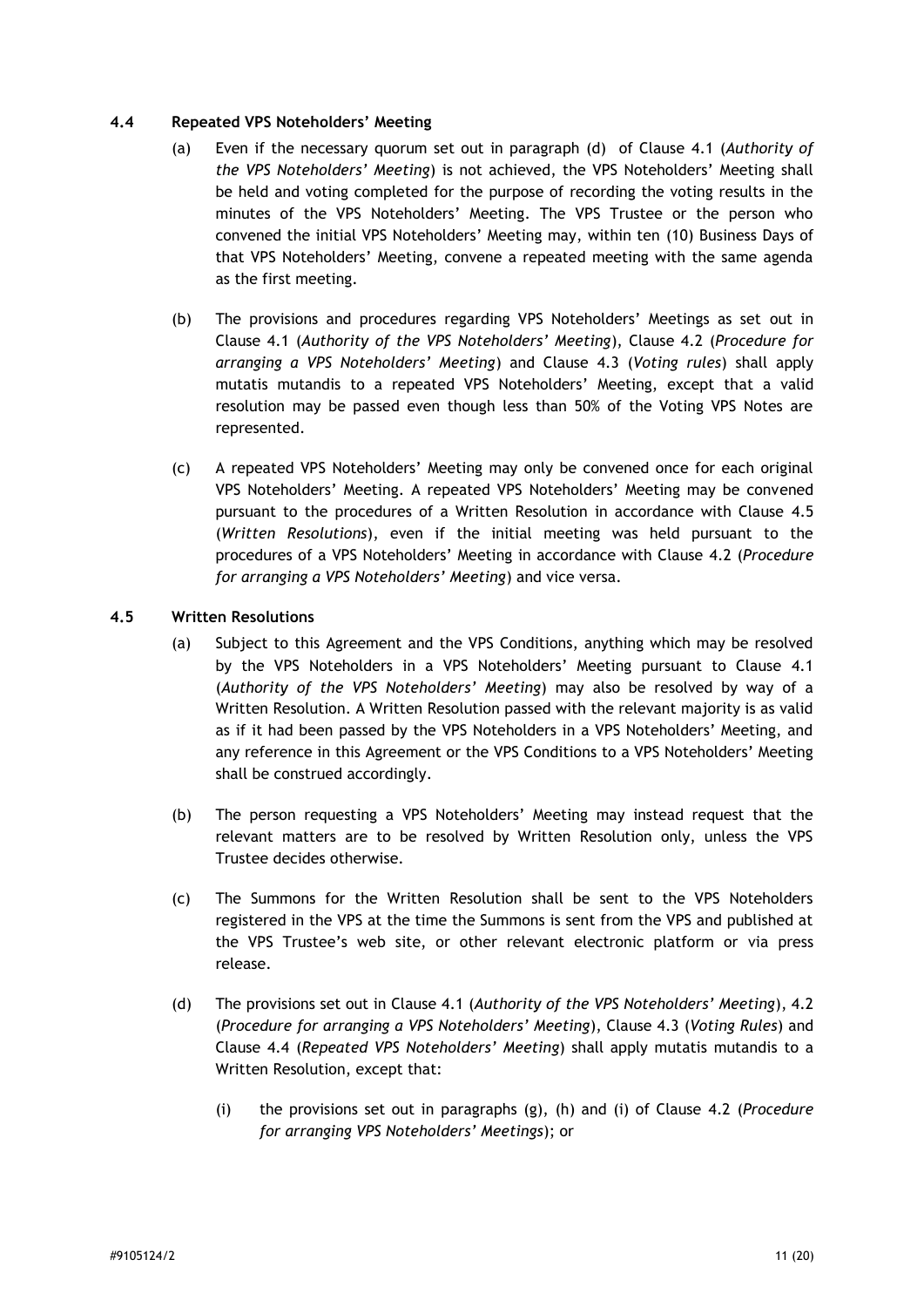(ii) provisions which are otherwise in conflict with the requirements of this Clause [4.5](#page-11-0) (*Written Resolutions*),

shall not apply to a Written Procedure.

- (e) The Summons for a Written Resolution shall include:
	- (i) instructions as to how to vote to each separate item in the Summons (including instructions as to how voting can be done electronically if relevant); and
	- (ii) the time limit within which the VPS Trustee must have received all votes necessary in order for the Written Resolution to be passed with the requisite majority (the "**Voting Period**"), which shall be at least ten (10) Business Days but not more than 15 Business Days from the date of the Summons.
- (f) Only VPS Noteholders of Voting VPS Notes registered with the VPS on the Relevant Record Date, or the beneficial owner thereof having presented relevant evidence to the VPS Trustee pursuant to Clause [3.3](#page-7-1) (*VPS Noteholders' rights*), will be counted in the Written Resolution.
- (g) A Written Resolution is passed when the requisite majority set out in paragraph (e) or paragraph (f) of Clause [4.1](#page-7-2) (*Authority of VPS Noteholders' Meeting*) has been achieved, based on the total number of Voting VPS Notes, even if the Voting Period has not yet expired. A Written Resolution may also be passed if the sufficient numbers of negative votes are received prior to the expiry of the Voting Period.
- (h) The effective date of a Written Resolution passed prior to the expiry of the Voting Period is the date when the resolution is approved by the last VPS Noteholder that results in the necessary voting majority being achieved.
- (i) If no resolution is passed prior to the expiry of the Voting Period, the number of votes shall be calculated at the close of business on the last day of the Voting Period, and a decision will be made based on the quorum and majority requirements set out in paragraphs (d) to (f) of Clause [4.1](#page-7-2) (*Authority of VPS Noteholders' Meeting*).

#### <span id="page-12-0"></span>**5. THE VPS TRUSTEE**

#### <span id="page-12-1"></span>**5.1 Power to represent the VPS Noteholders**

- (a) The VPS Trustee has power and authority to act on behalf of, and/or represent, the VPS Noteholders in a relevant Issue in all matters pertaining to the Issue, including but not limited to taking any legal or other action against the Issuer or others.
- (b) The Issuer shall promptly upon request provide the VPS Trustee with any such documents, information and other assistance (in form and substance satisfactory to the VPS Trustee), that the VPS Trustee deems necessary for the purpose of exercising its and the VPS Noteholders' rights and/or carrying out its duties under this Agreement and the VPS Conditions.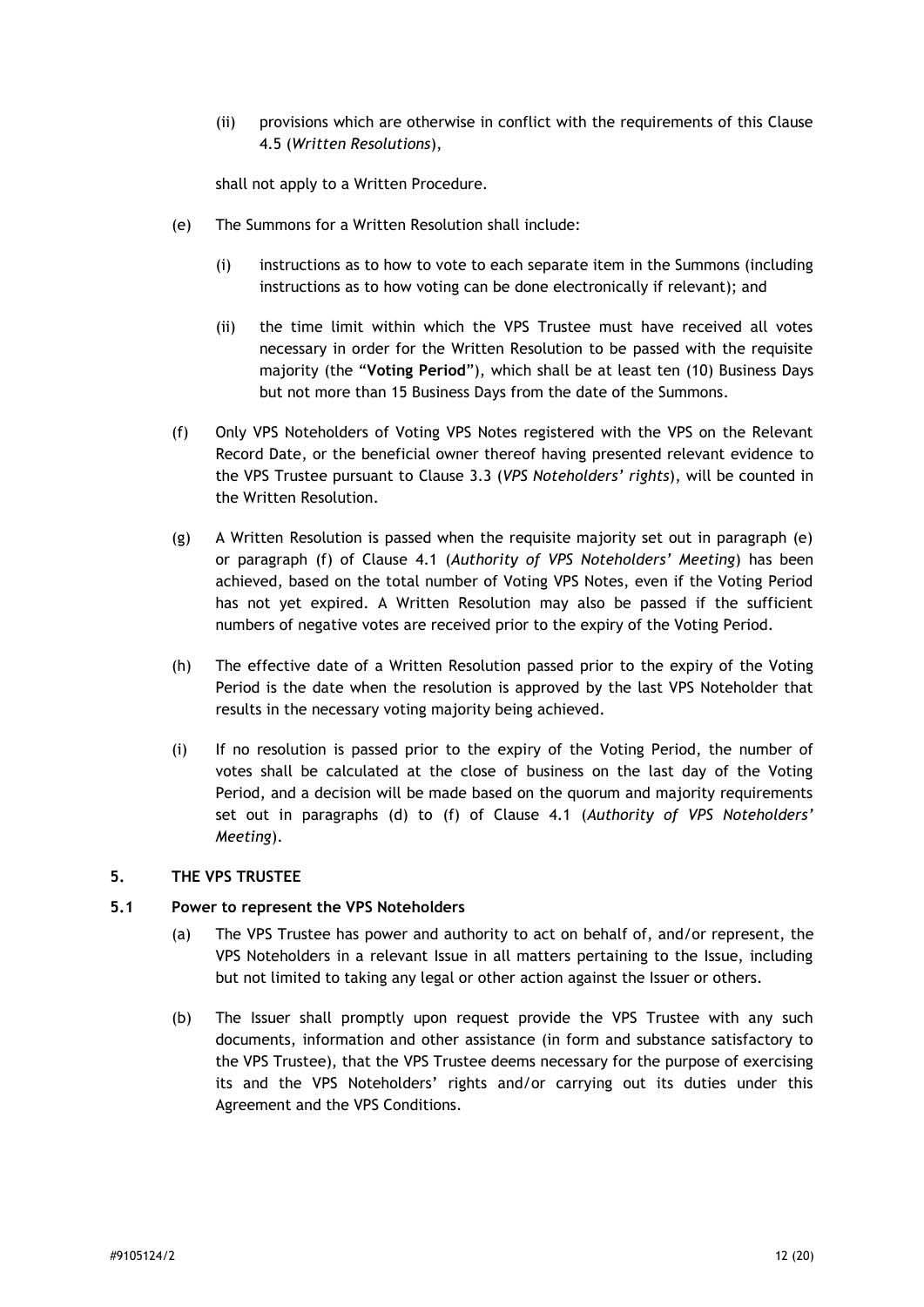(c) In order to carry out its functions and obligations under this Agreement and the VPS Conditions, the VPS Trustee will have access to the relevant information regarding ownership of the VPS Notes, as recorded and regulated with the VPS.

## **5.2 The duties and authority of the VPS Trustee**

- (a) The VPS Trustee shall represent the VPS Noteholders in accordance with the VPS Conditions and this Agreement, including, inter alia, by:
	- (i) calculating and, if relevant, adjusting interest on the VPS Notes in accordance with the VPS Conditions and the Final Terms and notify the Issuer, the VPS Agent and the Exchange (to the extent applicable) of the new interest rate applicable for the next interest period;
	- (ii) forwarding any relevant notices or other documentation relating to payments of principal and interest on the VPS Notes;
	- (iii) informing the VPS Noteholders, the VPS Agent, any calculation agent (other than the VPS Trustee) and if relevant the Exchange of relevant information which is obtained or received in its capacity as VPS Trustee which requirement shall not restrict the VPS Trustee from discussing matters of confidentiality with the Issuer;
	- (iv) arranging VPS Noteholders' Meetings (as detailed above); and
	- (v) determining and implementing any measures resolved pursuant to this Agreement or the VPS Conditions.
- (b) The VPS Trustee shall upon receipt of any new VPS Conditions applicable to future VPS Notes from time to time attach such new VPS Conditions to this Agreement as Schedule 1.
- (c) The VPS Trustee is not obligated to assess or monitor the financial condition of the Issuer or take any steps to ascertain whether any Event of Default has occurred, unless to the extent expressly set out in the VPS Conditions or this Agreement. Until it has actual knowledge to the contrary, the VPS Trustee is entitled to assume that no Event of Default has occurred. The VPS Trustee is not responsible for the valid execution or enforceability of this Agreement and the VPS Conditions, or for any discrepancy between the indicative terms and conditions described in any marketing material presented to the VPS Noteholders' prior to issuance of the VPS Notes and the provisions of this Agreement, the VPS Conditions or the Final Terms.
- (d) The VPS Trustee is entitled to take such steps that it, in its sole discretion, considers necessary or advisable to protect the rights of the VPS Noteholders in all matters pursuant to the terms of this Agreement and the VPS Conditions. The VPS Trustee may submit any instructions received by it from the VPS Noteholders to a VPS Noteholders' Meeting before the VPS Trustee takes any action pursuant to the instruction.
- (e) The VPS Trustee is entitled to engage external experts when carrying out its duties under this Agreement and the VPS Conditions.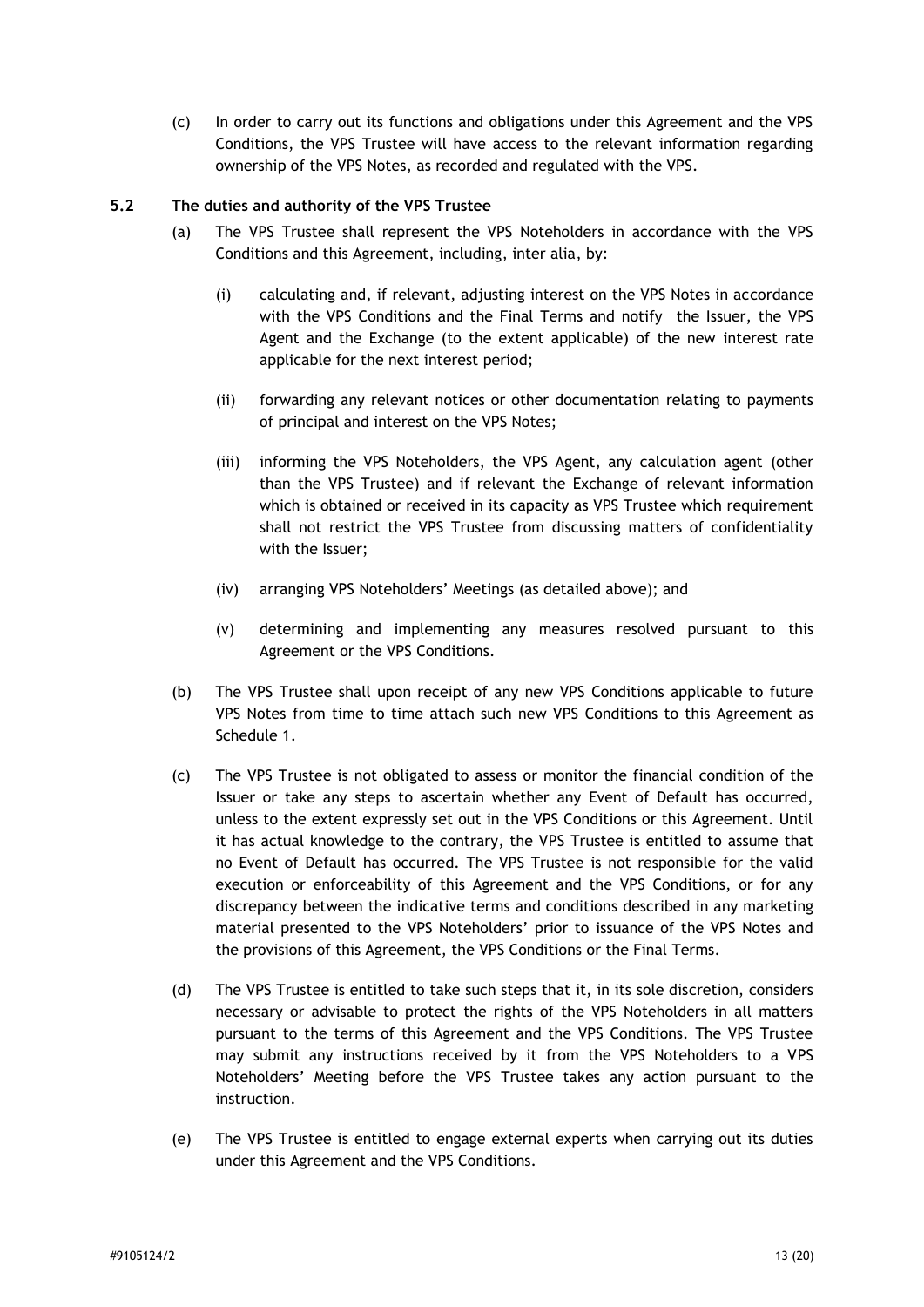- (f) The VPS Trustee shall hold all amounts recovered on behalf of the VPS Noteholders on separated accounts.
- (g) The VPS Trustee will ensure that resolutions passed at the VPS Noteholders' Meeting are properly implemented, provided, however, that the VPS Trustee may refuse to implement resolutions that may be in conflict with this Agreement, the VPS Conditions, or any applicable law.
- (h) Notwithstanding any other provision of this Agreement or the VPS Conditions to the contrary, the VPS Trustee is not obliged to do or omit to do anything if it would or might in its reasonable opinion constitute a breach of any law or regulation.
- (i) If the cost, loss or liability which the VPS Trustee may incur (including reasonable fees payable to the VPS Trustee itself) in:
	- (i) complying with instructions of the VPS Noteholders; or
	- (ii) taking any action at its own initiative,

will not, in the reasonable opinion of the VPS Trustee, be covered by the Issuer or the relevant VPS Noteholders pursuant to paragraphs (e) and (f) of Clause [5.4](#page-14-0) (*Expenses, liability and indemnity*), the VPS Trustee may refrain from acting in accordance with such instructions, or refrain from taking such action, until it has received such funding or indemnities (or adequate security has been provided therefore) as it may reasonably require.

(j) The VPS Trustee shall give a notice to the VPS Noteholders before it ceases to perform its obligations under this Agreement or the VPS Conditions by reason of the non-payment by the Issuer of any fee or indemnity due to the VPS Trustee under this Agreement.

#### **5.3 Equality and conflicts of interest**

- (a) The VPS Trustee shall not make decisions which will give certain VPS Noteholders an unreasonable advantage at the expense of other VPS Noteholders. The VPS Trustee shall, when acting pursuant to this Agreement and the VPS Conditions, act with regard only to the interests of the VPS Noteholders and shall not be required to have regard to the interests or to act upon or comply with any direction or request of any other person, other than as explicitly stated in this Agreement or the VPS Conditions.
- (b) The VPS Trustee may act as agent, trustee, representative and/or security agent for several bond issues relating to the Issuer notwithstanding potential conflicts of interest. The VPS Trustee is entitled to delegate its duties to other professional parties.

## <span id="page-14-0"></span>**5.4 Expenses, liability and indemnity**

(a) The VPS Trustee will not be liable to the VPS Noteholders for damage or loss caused by any action taken or omitted by it under or in connection with this Agreement or the VPS Conditions, unless directly caused by its gross negligence or wilful misconduct. The VPS Trustee shall not be responsible for any indirect or consequential loss. Irrespective of the foregoing, the VPS Trustee shall have no liability to the VPS Noteholders for damage caused by the VPS Trustee acting in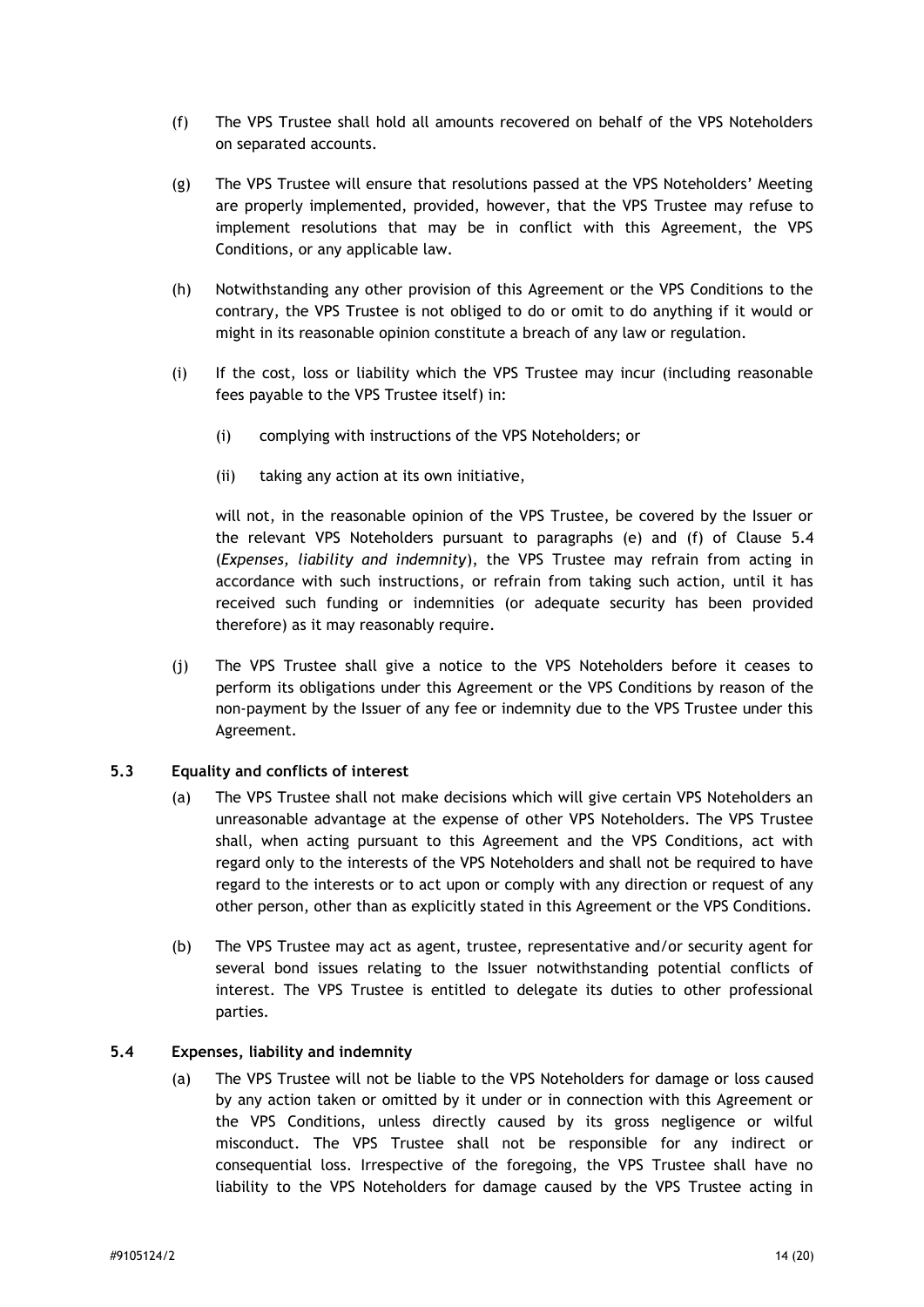accordance with instructions given by the VPS Noteholders in accordance with this Agreement.

- (b) The VPS Trustee will not be liable to the Issuer for damage or loss caused by any action taken or omitted by it under or in connection with this Agreement or the VPS Conditions, unless caused by its gross negligence or wilful misconduct. The VPS Trustee shall not be responsible for any indirect or consequential loss.
- (c) Any liability for the VPS Trustee for damage or loss is limited to the amount of the Outstanding VPS Notes. The VPS Trustee is not liable for the content of information provided to the VPS Noteholders by or on behalf of the Issuer or any other person.
- (d) The VPS Trustee shall not be considered to have acted negligently if it has:
	- (i) acted in accordance with advice from or opinions of reputable external experts; or
	- (ii) acted with reasonable care in a situation when the VPS Trustee considers that it is to the interests of the VPS Noteholders to delay or perform any action.
- (e) The Issuer is liable for, and will indemnify the VPS Trustee fully in respect of, all losses, expenses and liabilities incurred by the VPS Trustee as a result of negligence by the Issuer (including its directors, management, officers, employees and agents) in connection with the performance of the VPS Trustee's obligations under this Agreement and the VPS Conditions, including losses incurred by the VPS Trustee as a result of the VPS Trustee's actions based on misrepresentations made by the Issuer in connection with the issuance of the VPS Notes, the entering into or performance under this Agreement and the VPS Conditions, and for as long as any amounts are outstanding under any Issue.
- (f) The Issuer shall cover all costs and expenses incurred by the VPS Trustee in connection with it fulfilling its obligations under this Agreement and the VPS Conditions. The VPS Trustee is entitled to fees for its work and to be indemnified for costs, losses and liabilities on the terms set out in this Agreement. The annual fee will be determined according to applicable fee structure and terms and conditions presented at the VPS Trustee's web site (www.trustee.no) at the Issue Date, unless otherwise is agreed with the VPS Trustee.
- (g) The Issuer shall on demand by the VPS Trustee pay all costs incurred for external experts engaged after the occurrence of an Event of Default, or for the purpose of investigating or considering (i) an event or circumstance which the VPS Trustee reasonably believes is or may lead to an Event of Default or (ii) a matter relating to the Issuer which the VPS Trustee reasonably believes may constitute or lead to a breach of any of the VPS Conditions or this Agreement or otherwise be detrimental to the interests of the VPS Noteholders under the VPS Conditions or this Agreement.
- (h) Fees, costs and expenses payable to the VPS Trustee which are not reimbursed in any other way due to an Event of Default, the Issuer being Insolvent or similar circumstances pertaining to the Issuer, may be covered by making an equal reduction in the proceeds to the VPS Noteholders hereunder of any costs and expenses incurred by the VPS Trustee in connection therewith.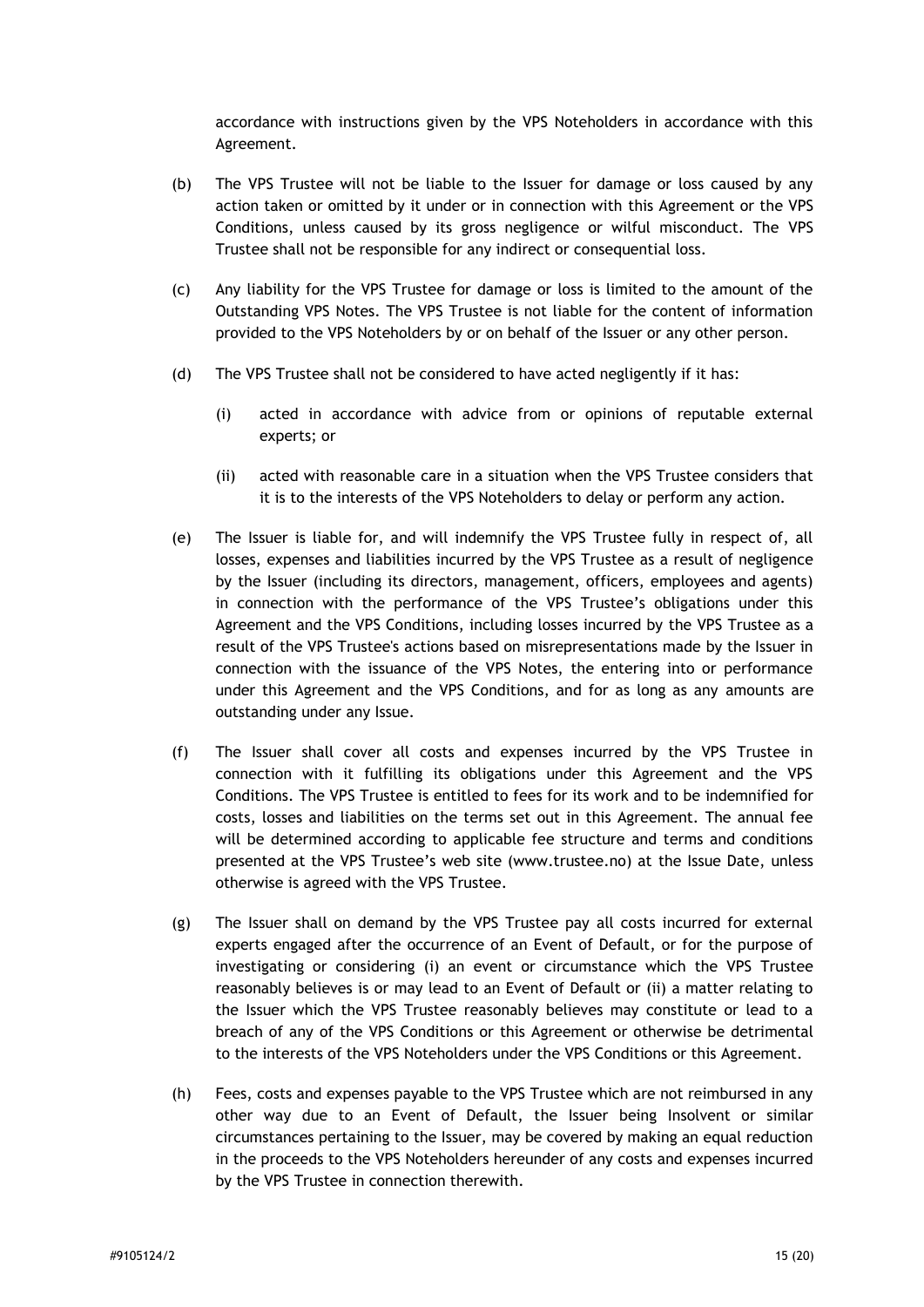(i) As a condition to effecting any instruction from the VPS Noteholders (including, but not limited to, Clause [4.2](#page-8-0) (*Procedure for arranging a VPS Noteholders' Meeting*)), the VPS Trustee may require satisfactory security, guarantees and/or indemnities for any possible liability and anticipated costs and expenses from those VPS Noteholders who have given that instruction and/or who voted in favour of the decision to instruct the VPS Trustee.

#### <span id="page-16-1"></span>**5.5 Replacement of the VPS Trustee**

- (a) The VPS Trustee may be replaced according to the procedures set out in Clause [4](#page-7-0) (*VPS Noteholders' decisions*), and the VPS Noteholders may resolve to replace the VPS Trustee without the Issuer's approval.
- (b) The VPS Trustee may resign by giving notice to the Issuer and the VPS Noteholders, in which case a successor VPS Trustee shall be elected pursuant to this Clause [5.5](#page-16-1) (*Replacement of the VPS Trustee*), initiated by the retiring VPS Trustee.
- (c) If the VPS Trustee is insolvent, or otherwise is permanently unable to fulfil its obligations under this Agreement and the VPS Conditions, the VPS Trustee shall be deemed to have resigned and a successor VPS Trustee shall be appointed in accordance with this Clause [5.5](#page-16-1) (*Replacement of the VPS Trustee*).The Issuer may appoint a temporary VPS Trustee until a new VPS Trustee is elected in accordance with paragraph (a) above.
- (d) The change of VPS Trustee's shall only take effect upon execution of all necessary actions to effectively substitute the retiring VPS Trustee, and the retiring VPS Trustee undertakes to co-operate in all reasonable manners without delay to such effect. The retiring VPS Trustee shall be discharged from any further obligation in respect of this Agreement and the VPS Conditions from the change takes effect, but shall remain liable under the same documents in respect of any action which it took or failed to take whilst acting as VPS Trustee. The retiring VPS Trustee remains entitled to any benefits under this Agreement before the change has taken place.
- (e) Upon change of VPS Trustee the Issuer shall co-operate in all reasonable manners without delay to replace the retiring VPS Trustee with the successor VPS Trustee and release the retiring VPS Trustee from any future obligations under this Agreement, the VPS Conditions and any other documents.

#### <span id="page-16-0"></span>**6. OTHER PROVISIONS**

#### **6.1 Amendments**

6.1.1 Amendments

Amendments of this Agreement may only be made with the approval of the parties to this Agreement, with the exception of amendments related to Clause [5.5](#page-16-1) (*Replacement of the VPS Trustee*).

#### <span id="page-16-2"></span>6.1.2 Procedure for amendments

The Issuer and the VPS Trustee (acting on behalf of the VPS Noteholders) may agree to amend this Agreement or the VPS Conditions or waive a past default or anticipated failure to comply with any provision in the VPS Conditions or this Agreement without prior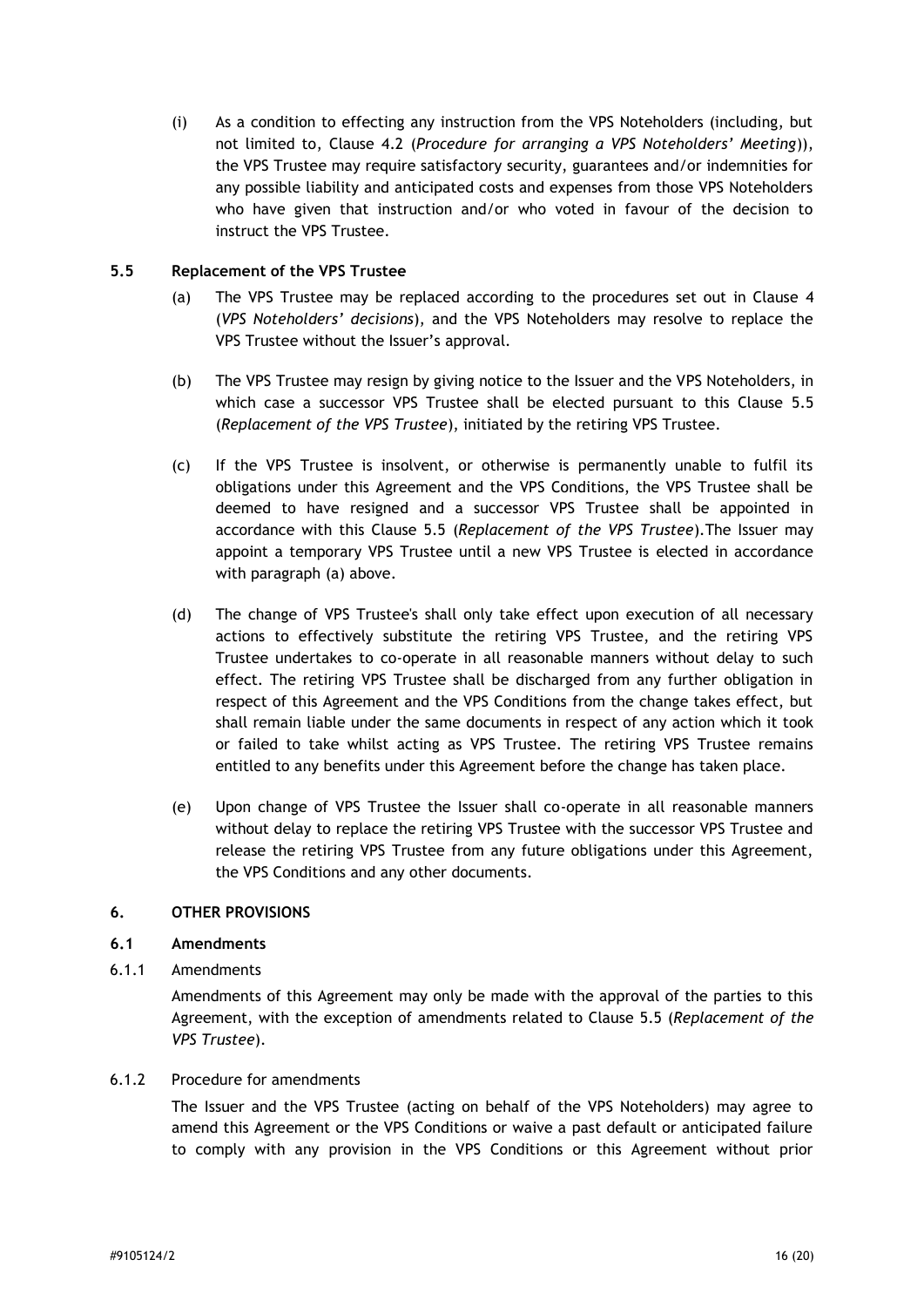approval of the affected VPS Noteholders in accordance with Clause [4](#page-7-0) (*VPS Noteholders' decisions*), provided that:

- (i) such amendment or waiver is not detrimental to the rights and benefits of the affected VPS Noteholders in any material respect, or is made solely for the purpose of rectifying obvious errors and mistakes; or
- (ii) such amendment or waiver is required by applicable law, a court ruling or a decision by a relevant authority.

#### 6.1.3 Authority with respect to documentation

If the VPS Noteholders have resolved the substance of an amendment to this Agreement or the VPS Conditions applicable to such VPS Noteholders, without resolving on the specific or final form of such amendment, the VPS Trustee shall be considered authorised to draft, approve and/or finalise (as applicable) any required documentation or any outstanding matters in such documentation without any further approvals or involvement from the VPS Noteholders being required.

6.1.4 Notification and implementation of amendments

The VPS Trustee shall as soon as possible notify the VPS Noteholders of any proposal to amend this Agreement or the VPS Conditions as per Clause [6.1.2](#page-16-2) (*Procedure for amendments*), setting out the date from which the amendment will be effective, unless such notice obviously is unnecessary. The Issuer shall ensure that any amendment to this Agreement or the VPS Conditions is duly registered with the VPS.

#### **6.2 The Issuer's purchase of VPS Notes**

The Issuer may purchase and hold VPS Notes and such VPS Notes may be retained, sold or cancelled in the Issuer's sole discretion.

#### **6.3 Expenses**

- (a) The Issuer shall cover all its own expenses in connection with this Agreement and the fulfilment of its obligations hereunder, including the preparation of this Agreement, listing of the VPS Notes on the Exchange, and the registration and administration of the VPS Notes in the VPS.
- (b) The expenses and fees payable to the VPS Trustee shall be paid by the Issuer. For Financial Institutions, and Nordic governmental issuers, annual fee will be determined according to applicable fee structure and terms and conditions presented at the VPS Trustee's web site (www.trustee.no) at the Issue Date, unless otherwise is agreed with the VPS Trustee. For other issuers a separate VPS Trustee Agreement will be entered into. Fees and expenses payable to the VPS Trustee which, due to insolvency or similar by the Issuer, are not reimbursed in any other way may be covered by making an equivalent reduction in the payments to the VPS Noteholders.
- (c) Any public fees payable in connection with this Agreement and fulfilling of the obligations pursuant to this Agreement and the VPS Conditions shall be covered by the Issuer. The Issuer is not responsible for reimbursing any public fees levied on the trading of VPS Notes.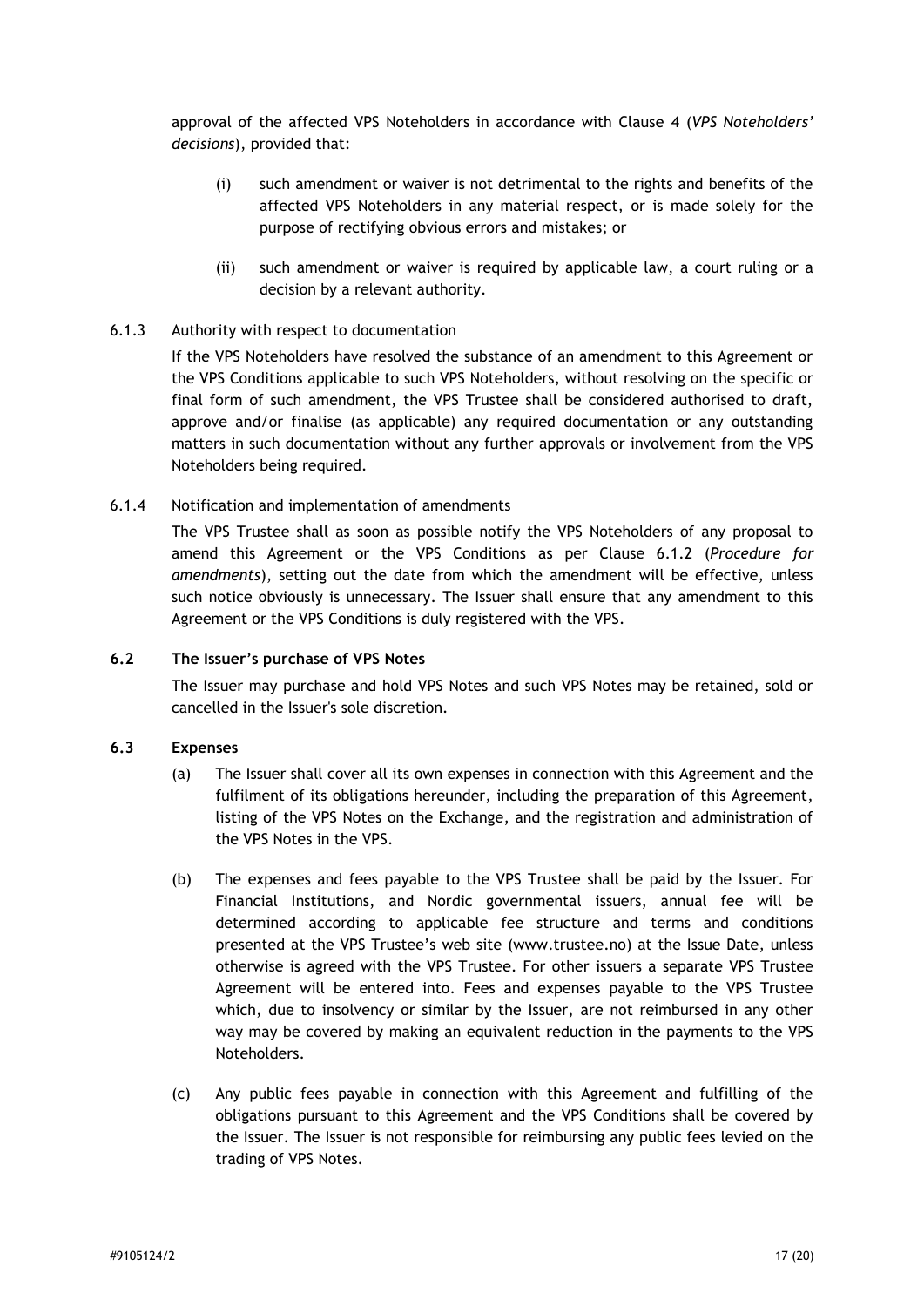(d) The Issuer is responsible for withholding any withholding tax imposed by relevant law.

#### **6.4 Notices**

- (a) Written notices, warnings, summons etc. to the VPS Noteholders made by the VPS Trustee shall be sent via the VPS with a copy to the Issuer and the Exchange. Information to the VPS Noteholders may also be published at a relevant information platform.
- (b) The Issuer's written notifications to the VPS Noteholders shall be sent via the VPS Trustee, alternatively through the VPS with a copy to the VPS Trustee and the Exchange.

## **6.5 Contact information**

The Issuer and the VPS Trustee shall ensure that the other party is kept informed of any changes in its postal address, e-mail address, telephone and contact persons.

#### **6.6 Governing law**

This Agreement shall be governed by and construed in accordance with Norwegian law.

#### **6.7 Jurisdiction**

- (a) The VPS Trustee and the Issuer agree for the benefit of the VPS Trustee and the VPS Noteholders that the Oslo district court (*Oslo tingrett*) shall have jurisdiction with respect to any dispute arising out of or in connection with this Agreement (a "**Dispute**"). The Issuer agrees for the benefit of the VPS Trustee and the VPS Noteholders that any legal action or proceedings arising out of or in connection with this Agreement against the Issuer or any of its assets may be brought in such court and that the Issuer shall be prevented from taking proceedings relating to a Dispute in any other court of law.
- (b) Paragraph (a) above has been agreed for the benefit of the VPS Trustee and the VPS Noteholders only. The VPS Trustee shall not be prevented from taking proceedings relating to a Dispute in any other courts with jurisdiction. To the extent allowed by law, the VPS Trustee may also take concurrent proceedings in any number of jurisdictions. Accordingly, it is agreed that the Oslo district court (*Oslo Tingrett*) has non-exclusive jurisdiction to settle any Dispute.

\*\*\*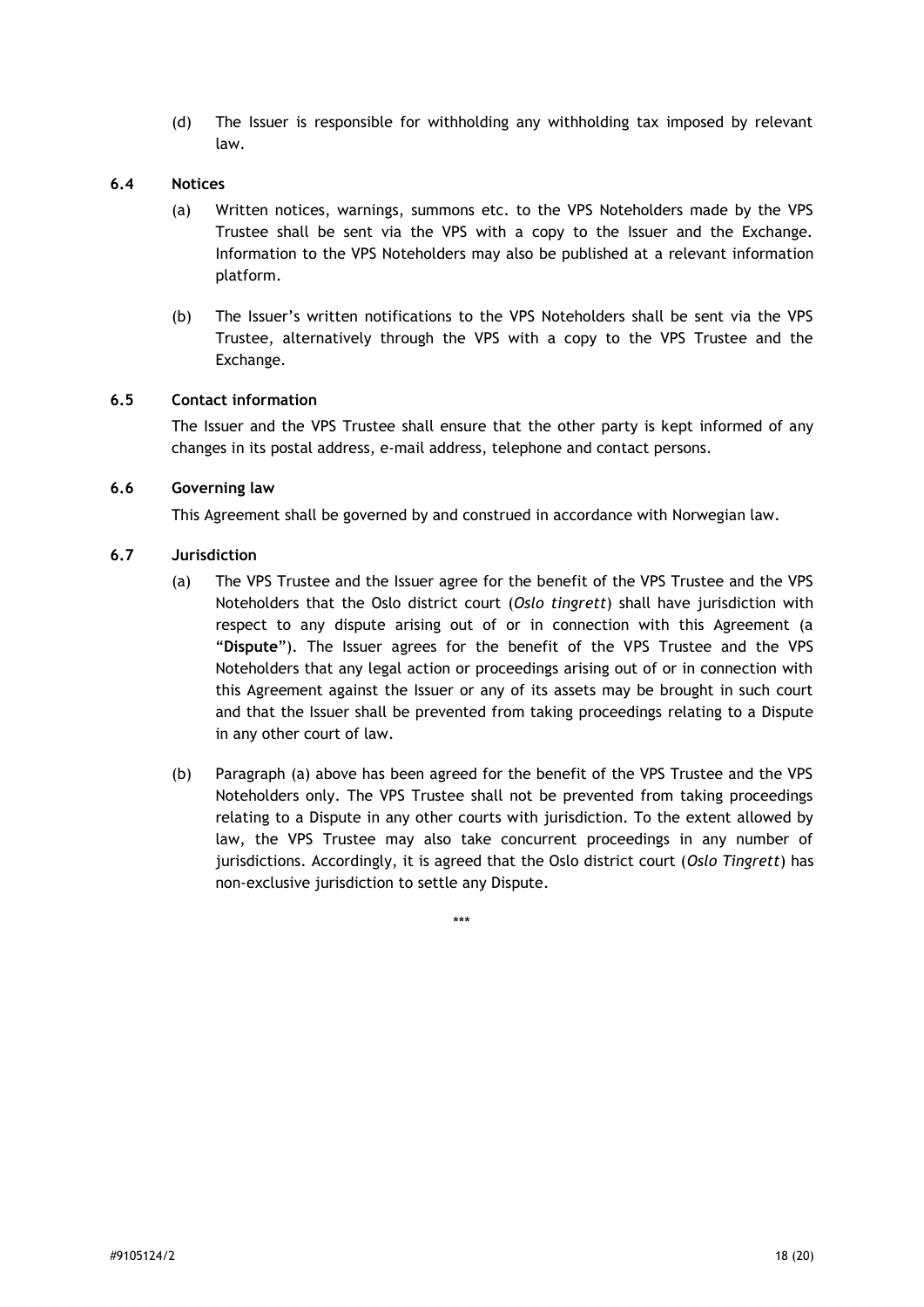# **SIGNATORIES:**

| The Issuer:       | The VPS Trustee:  |  |
|-------------------|-------------------|--|
| Rikshem AB (publ) | Nordic Trustee AS |  |
|                   |                   |  |
| Name:             | Name:             |  |
| Title:            | Title:            |  |
|                   |                   |  |